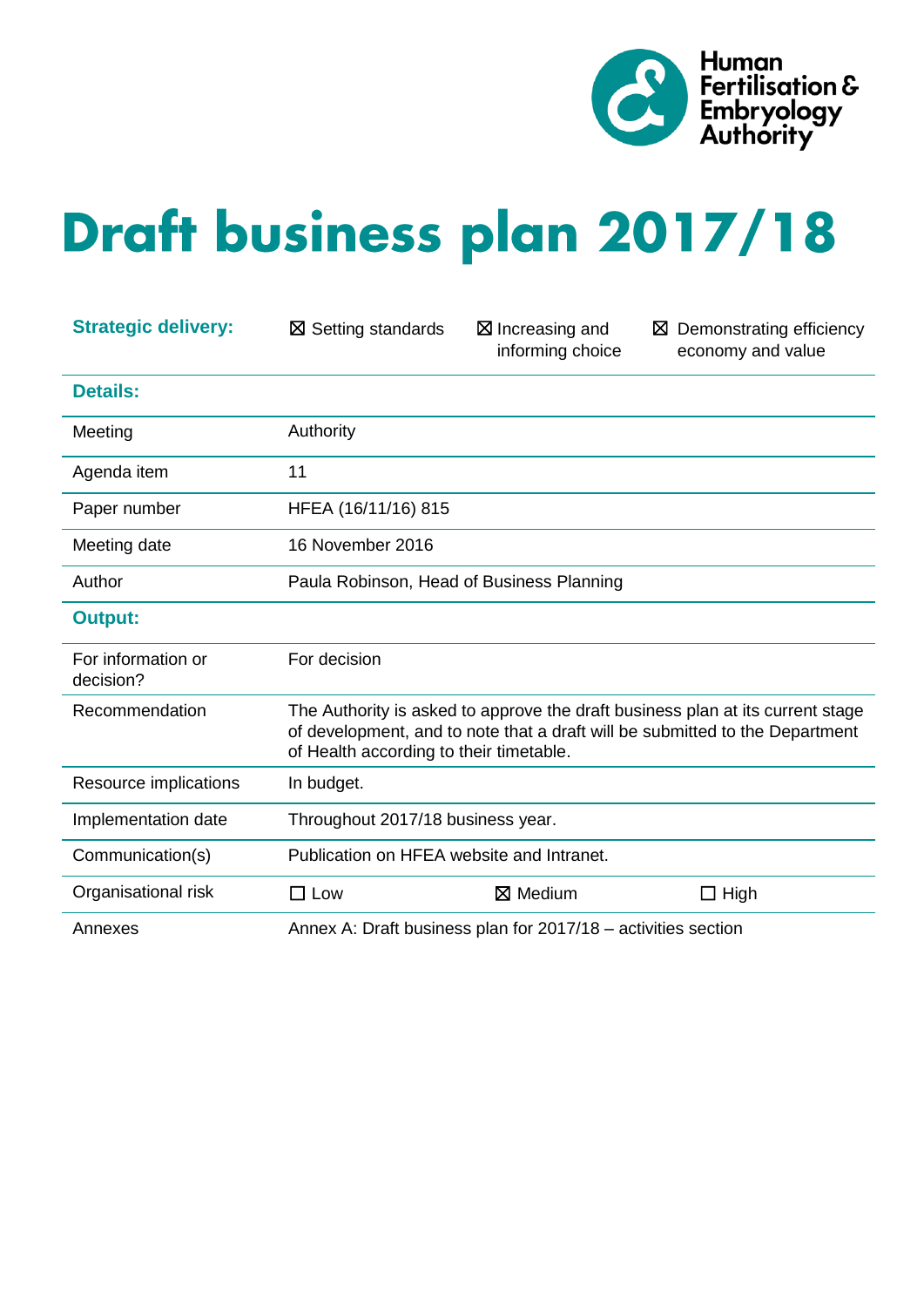

#### **Background** 1.

- **1.1.** The Authority has been developing its new strategy for some months now, and this work is progressing well.
- 1.2. Our business plans are designed to help us deliver our overall strategy, year by year. This business plan will deliver the first phase of our new three year strategy, which is still in development and will be published next April, to synchronise with the business year.
- **1.3.** As a reminder, the business planning cycle consists of the following main steps:

| August          | Early thinking by CMG (done)                         |
|-----------------|------------------------------------------------------|
| October         | First draft of 2017/18 business plan produced (done) |
| <b>November</b> | Draft approved by Authority (this meeting)           |
| <b>December</b> | Draft submitted to Department of Health (DH)         |
| January         | DH comments received                                 |
| February        | DH checkpoint meetings and budget discussions        |
| <b>March</b>    | Finalisation of budget with Authority and DH         |
| April / May     | Formal DH approval and publication on website.       |

#### **Early draft**  $2.$

- **2.1.** Since our new strategy is not yet final, it may prove necessary, over the next few months, to reprioritise activities in this draft business plan. The Authority will agree the strategy in January, and the business plan will be reviewed following that meeting to ensure it reflects the strategy.
- 2.2. Some sections of the business plan are always written later in the business year for practical reasons. Therefore, at this stage only the activities section is included in the annex. The sections that will be produced later include:
	- What we did in 2016/17
	- Measuring our performance in 2016/17
	- Financial picture.

#### $3<sub>1</sub>$ **Recommendation**

- **3.1.** The Authority is asked to approve the draft at Annex A for submission to the Department of Health in December (or when requested).
- 3.2. The Authority is asked to note the steps involved in the continuing development of the business plan. If major changes are made to the current version prior to submission to DH, the new version will be circulated to members for comment.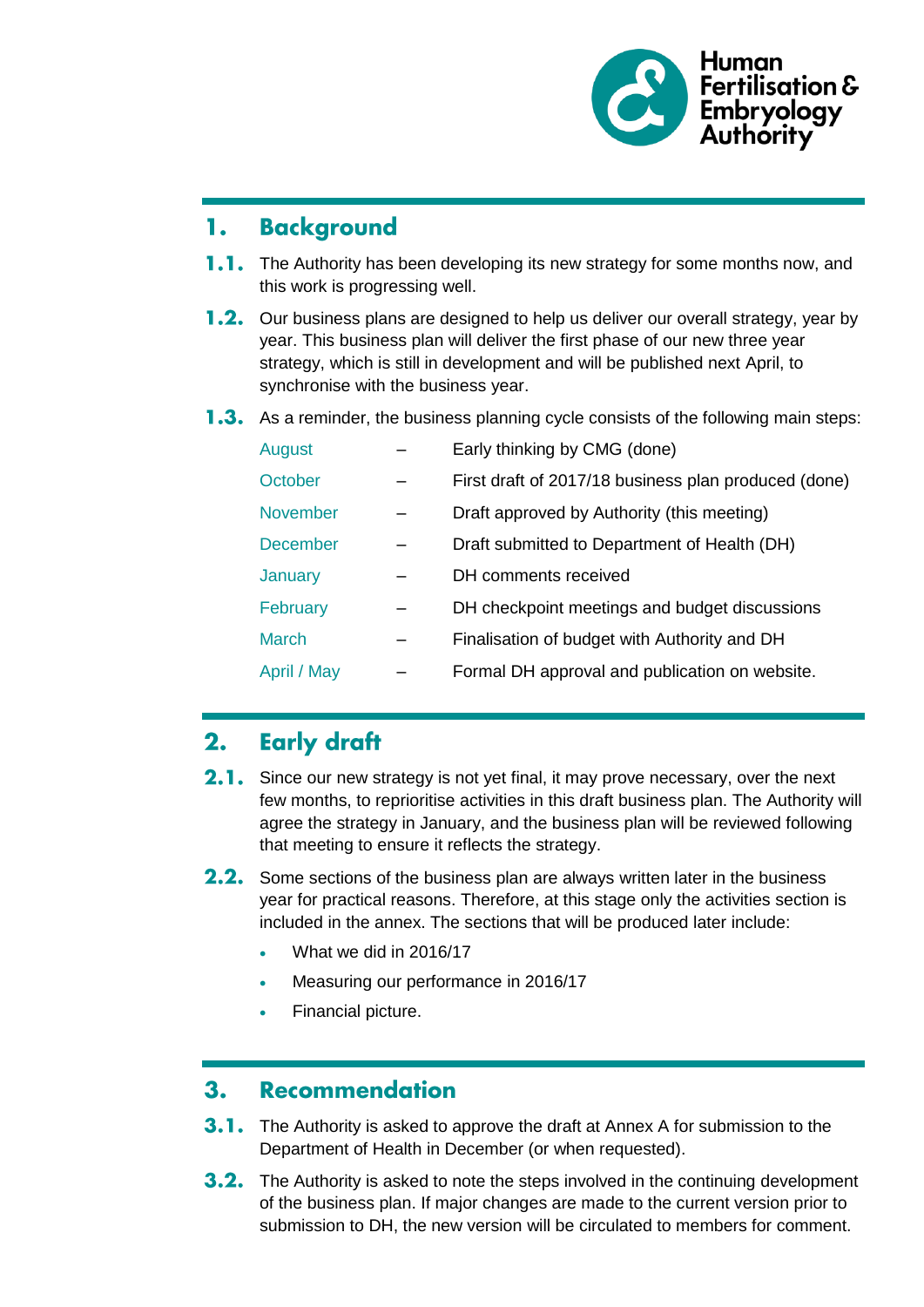**3.3.** The Authority is also asked to note that we will later add to the business plan a specific action plan to address recommendations in our Triennial Review report, which we expect to be published shortly.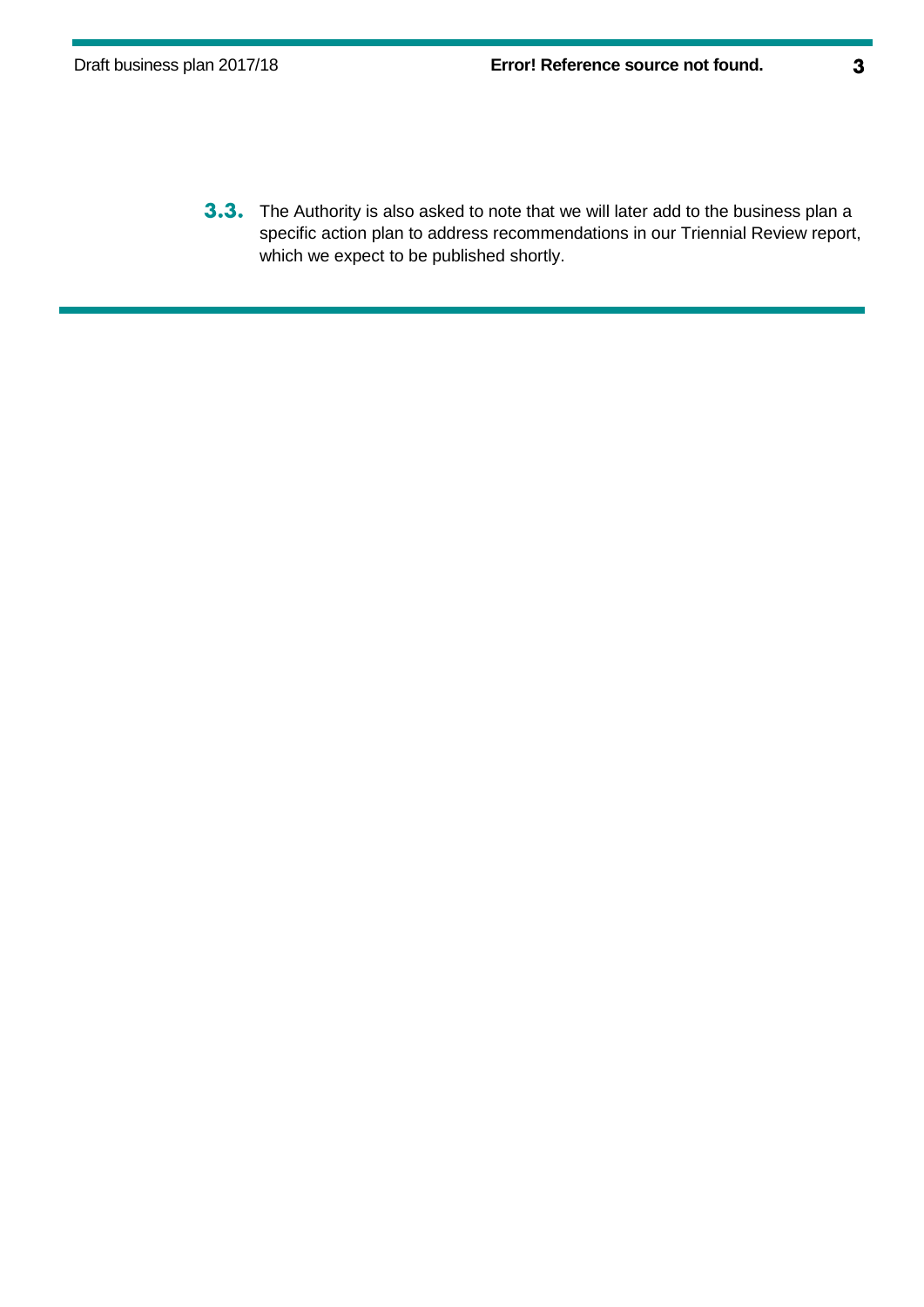| <b>Activities</b>                                                                                                                                                                                                                                                                         | <b>Methods and channels</b>                                                                                                                                                                                                                                                                                                                                                         | <b>Benefits and outcomes</b>                                                                                                                                                                                                                                                                                                                                                                                                                                                                                                                                                                                                                                                                                                                                                                                 | <b>Timescale</b> |
|-------------------------------------------------------------------------------------------------------------------------------------------------------------------------------------------------------------------------------------------------------------------------------------------|-------------------------------------------------------------------------------------------------------------------------------------------------------------------------------------------------------------------------------------------------------------------------------------------------------------------------------------------------------------------------------------|--------------------------------------------------------------------------------------------------------------------------------------------------------------------------------------------------------------------------------------------------------------------------------------------------------------------------------------------------------------------------------------------------------------------------------------------------------------------------------------------------------------------------------------------------------------------------------------------------------------------------------------------------------------------------------------------------------------------------------------------------------------------------------------------------------------|------------------|
|                                                                                                                                                                                                                                                                                           | <b>Consistent support and outcomes for patients and donors</b>                                                                                                                                                                                                                                                                                                                      |                                                                                                                                                                                                                                                                                                                                                                                                                                                                                                                                                                                                                                                                                                                                                                                                              |                  |
|                                                                                                                                                                                                                                                                                           |                                                                                                                                                                                                                                                                                                                                                                                     | Strategic objective 1: increase consistency in treatment standards, outcomes, value for money, and support for donors and patients                                                                                                                                                                                                                                                                                                                                                                                                                                                                                                                                                                                                                                                                           |                  |
| Ensure that all clinics are well<br>regulated and provide a high<br>quality, consistent service.<br>Outcomes in this area of work will<br>support the Department of Health's<br>shared delivery plan (SDP) - objective<br>2: creating the safest, highest quality<br>healthcare services. | Full programme of clinic regulation,<br>encompassing all of our inspection, audit and<br>licensing activities, with an increased<br>emphasis on consistent standards across the<br>sector, and between inspections. We will be<br>clearer about what good performance looks<br>like and will use our skills and our data to help<br>clinics to be more compliant, more of the time. | All clinics and research establishments in the sector<br>are appropriately inspected and monitored against the<br>requirements of the Act and published performance<br>indicators, and issued with licences for up to four<br>years.<br>Continued programme of unannounced inspections.<br>Assurance of consistent standards and safety for the<br>public and other stakeholders.<br>Positive overall impact on quality of care, outcomes,<br>safety, support, and information clinics provide to the<br>HFEA and publish (eg, on their websites).<br>Patients know that all clinics are safe and<br>appropriately licensed.<br>Reduction in the number of critical, major and other<br>non-compliances.<br>Reduction in the number of clinic incidents, owing to<br>learning from own and others' mistakes. | Throughout year  |
|                                                                                                                                                                                                                                                                                           | Implementation of any recommendations for<br>the inspection regime resulting from the<br>HFEA's triennial review (reporting in<br>November 2016).                                                                                                                                                                                                                                   | Identification of further quality improvements that we<br>could make.                                                                                                                                                                                                                                                                                                                                                                                                                                                                                                                                                                                                                                                                                                                                        | September 2017   |
|                                                                                                                                                                                                                                                                                           | Ensuring governance tools underpinning<br>licensing and other decisions are in place and<br>effective.                                                                                                                                                                                                                                                                              | Efficient and effective decision-making is maintained.<br>Decisions are evidenced and consistent.                                                                                                                                                                                                                                                                                                                                                                                                                                                                                                                                                                                                                                                                                                            | Throughout year  |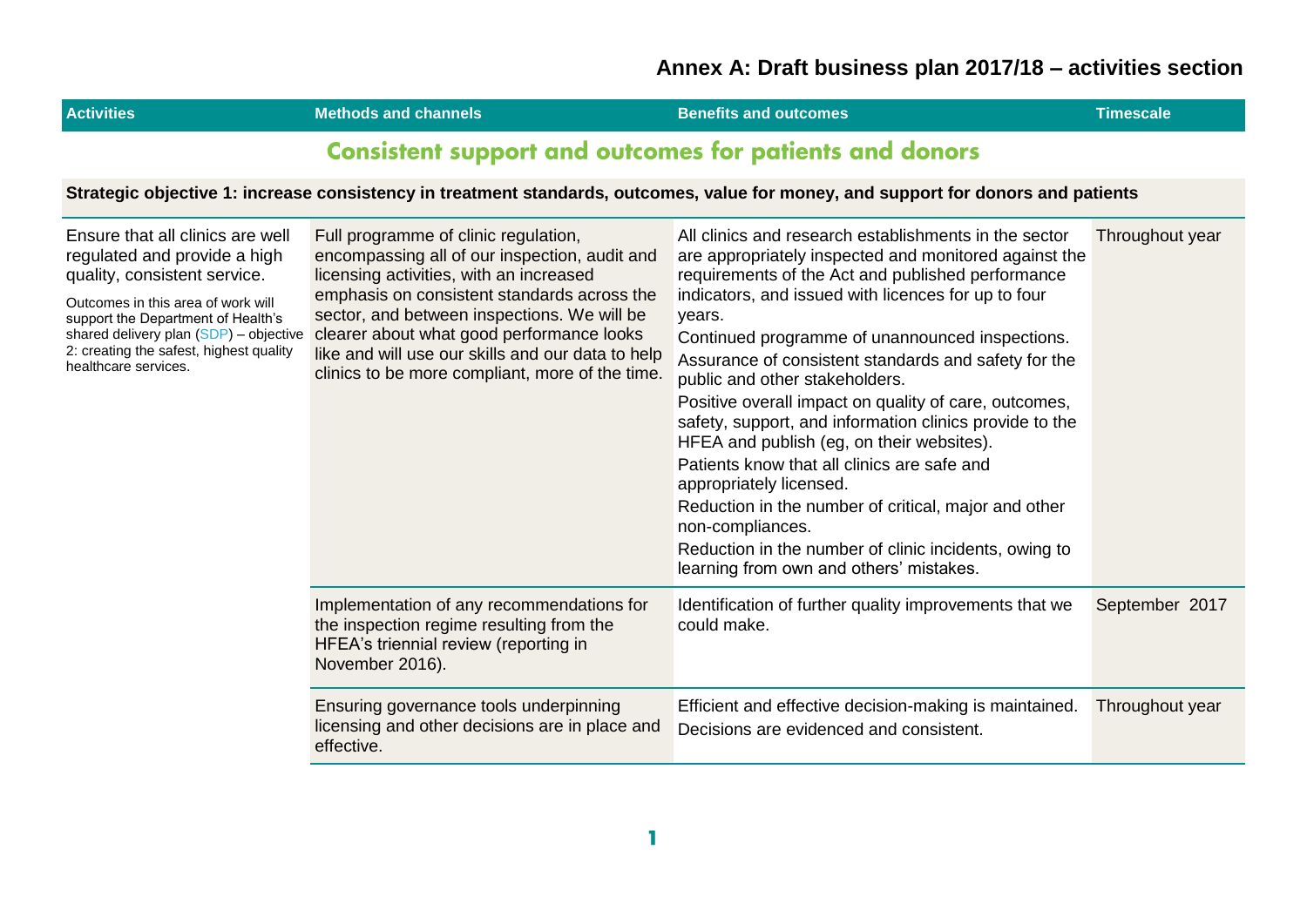| <b>Activities</b>                                                                                                                                                                                                                                   | <b>Methods and channels</b>                                                                                                                                                                                                                                                                                     | <b>Benefits and outcomes</b>                                                                                                                                                                                                                                                                                                                                                                                                                                                                                                                                                                                                                                                                                                                                                                                                                                                                                                                                                                                      | <b>Timescale</b> |
|-----------------------------------------------------------------------------------------------------------------------------------------------------------------------------------------------------------------------------------------------------|-----------------------------------------------------------------------------------------------------------------------------------------------------------------------------------------------------------------------------------------------------------------------------------------------------------------|-------------------------------------------------------------------------------------------------------------------------------------------------------------------------------------------------------------------------------------------------------------------------------------------------------------------------------------------------------------------------------------------------------------------------------------------------------------------------------------------------------------------------------------------------------------------------------------------------------------------------------------------------------------------------------------------------------------------------------------------------------------------------------------------------------------------------------------------------------------------------------------------------------------------------------------------------------------------------------------------------------------------|------------------|
|                                                                                                                                                                                                                                                     | Completing an options appraisal, started in<br>2016/17, for the future handling of<br>representations and appeals processes.                                                                                                                                                                                    | To ensure that the HFEA's processes balance sound<br>governance with cost effectiveness.                                                                                                                                                                                                                                                                                                                                                                                                                                                                                                                                                                                                                                                                                                                                                                                                                                                                                                                          | Date tbc         |
|                                                                                                                                                                                                                                                     | Processing applications for the licensing of<br>preimplantation genetic diagnosis (PGD),<br>human leukocyte antigen (HLA) and<br>mitochondrial donation.                                                                                                                                                        | Growing area of work dealt with effectively and<br>efficiently, with applications processed according to<br>performance indicator timelines.<br>Public confidence assured in the regulation of<br>mitochondrial donation.<br>Decisions on whether to authorise such treatments<br>made, and communicated, in a proper and timely<br>manner for the direct benefit of patients waiting for<br>treatment.                                                                                                                                                                                                                                                                                                                                                                                                                                                                                                                                                                                                           | Throughout year  |
| Identifying and implementing<br>ways of improving the quality<br>and safety of care.<br>Outcomes in this area of work will<br>support the Department of Health's<br>SDP - objective 2: creating the safest,<br>highest quality healthcare services. | Continuing our relentless focus on quality and<br>safety of care in inspection activities - in<br>particular through focusing on shortcomings in<br>the taking and recording of consents,<br>medicines management, data submission,<br>multiple birth rates, and information published<br>on clinics' websites. | Improved compliance and a positive impact on the<br>quality of care, outcomes and safety of patients.<br>Clinics have reduced vulnerability to expensive<br>adverse legal and reputational risks, and greater<br>awareness of these risks.<br>Tracking of non-compliances, and the responsiveness<br>of clinics in completing actions arising from inspection<br>recommendations, in order to measure our impact<br>(through our internal strategic performance monitoring<br>mechanisms).<br>Clinics' understanding of, and adherence to, correct<br>consent procedures (including those associated with<br>legal parenthood) and their understanding of the<br>importance of getting this right, is improved.<br>Patients and donors have a better experience of<br>being asked for consent, and feel fully informed.<br>If an issue subsequently arises (such as the death of<br>someone with gametes in storage), the correct<br>consents are more likely to be in place and are legally<br>clear and robust. | Throughout year  |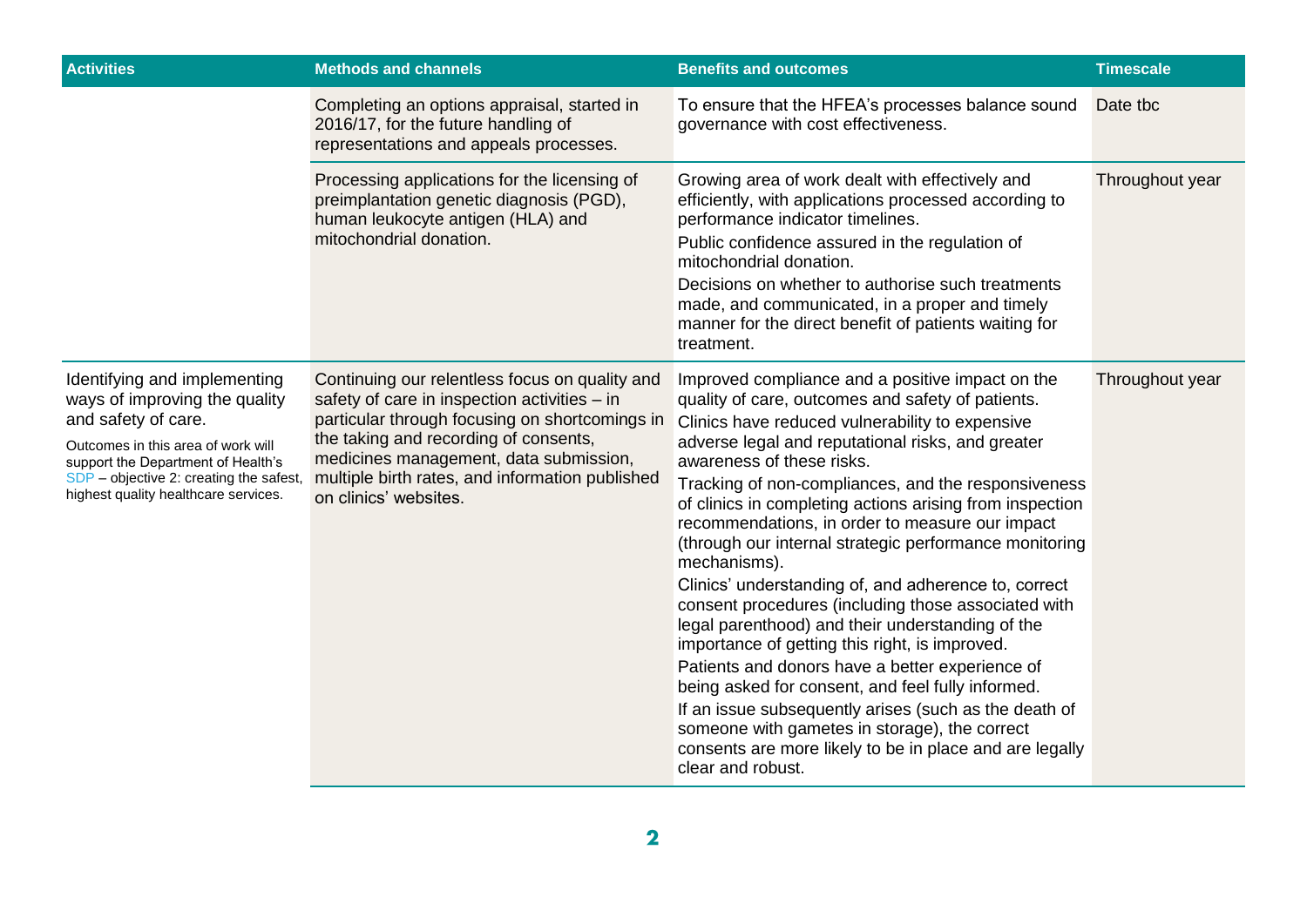| <b>Activities</b> | <b>Methods and channels</b>                                                                                                                                                                                                                                                                         | <b>Benefits and outcomes</b>                                                                                                                                                                                                                                                                                                                                                                                                                                                                                                                                 | <b>Timescale</b>                 |
|-------------------|-----------------------------------------------------------------------------------------------------------------------------------------------------------------------------------------------------------------------------------------------------------------------------------------------------|--------------------------------------------------------------------------------------------------------------------------------------------------------------------------------------------------------------------------------------------------------------------------------------------------------------------------------------------------------------------------------------------------------------------------------------------------------------------------------------------------------------------------------------------------------------|----------------------------------|
|                   | Continuing to evaluate areas of regulatory<br>concern and identifying performance levers.                                                                                                                                                                                                           | Improved levels of compliance.<br>Inspection recommendations and advice or alerts<br>targeting relevant issues, for maximum impact on<br>quality of care, outcomes, and the safety of patients in<br>clinics.                                                                                                                                                                                                                                                                                                                                                | Throughout year                  |
|                   | Continued strong focus on learning from<br>incidents, adverse events and complaints from<br>patients, in dialogue with the sector. This will<br>include a focus on incidents and clinics'<br>learning culture during inspections, and<br>publication of our annual review of clinical<br>incidents. | Publication of report on clinical incidents 2016.<br>Sector provided with useful information about learning<br>points from incidents and adverse events.<br>Learning gained, to inform future inspections.<br>Patients' negative experiences used to make<br>improvements and prevent recurrence.<br>Better understanding of factors contributing to<br>particular types of adverse event.<br>Collaborative relationship established with the<br>recently established NHS Improvement so as to<br>consider wider lessons learned that may have<br>relevance. | November 2017<br>Throughout year |
|                   | Improved Register data quality, as a result of<br>work done under the Information for Quality<br>(IfQ) programme.                                                                                                                                                                                   | More 'right first time' data submission from clinics into March 2018<br>the Register.<br>Better service quality for Opening the Register (OTR)<br>applicants.<br>Fewer data submission and data accuracy related<br>non-compliances found on inspection and audit.                                                                                                                                                                                                                                                                                           |                                  |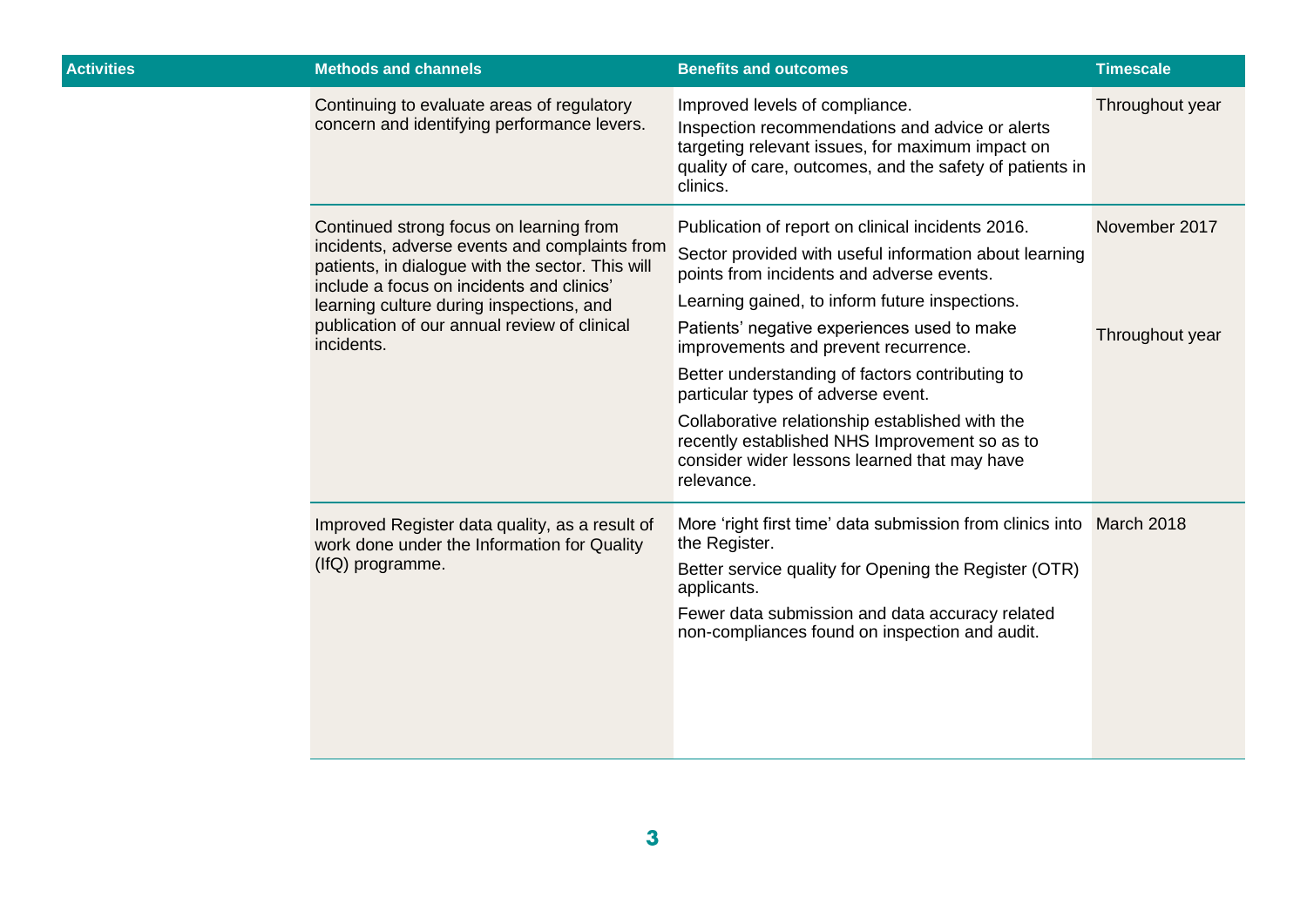| <b>Activities</b>                                                                                                                                                                                                                  | <b>Methods and channels</b>                                                                                                                                                                                                                                                                                                                                                                                                                                        | <b>Benefits and outcomes</b>                                                                                                                                                                                                                                                                                                                                                                                                                                                                                                                                    | <b>Timescale</b>                                           |
|------------------------------------------------------------------------------------------------------------------------------------------------------------------------------------------------------------------------------------|--------------------------------------------------------------------------------------------------------------------------------------------------------------------------------------------------------------------------------------------------------------------------------------------------------------------------------------------------------------------------------------------------------------------------------------------------------------------|-----------------------------------------------------------------------------------------------------------------------------------------------------------------------------------------------------------------------------------------------------------------------------------------------------------------------------------------------------------------------------------------------------------------------------------------------------------------------------------------------------------------------------------------------------------------|------------------------------------------------------------|
|                                                                                                                                                                                                                                    | Working with commercial groups of clinics so<br>as to improve quality, consistency and<br>compliance on a group-wide basis, when<br>relevant.                                                                                                                                                                                                                                                                                                                      | A clinic group's central Quality Management System<br>(QMS) can be used to best effect across the whole<br>group.<br>A benefit in one clinic is shared to others in the group<br>without needing to wait for the next inspection date -<br>for the ultimate benefit of patients.<br>A more efficient, effective and quality-driven way of<br>working for the clinics involved and the HFEA.                                                                                                                                                                     | March 2018                                                 |
|                                                                                                                                                                                                                                    | Collaborating with professional stakeholders<br>(including the British Fertility Society, the BFS)<br>to put patients in touch with better information<br>and services when they first realise they may<br>have a fertility issue.                                                                                                                                                                                                                                 | More informative signposting on our website, for<br>those who are seeking preliminary information about<br>fertility issues and options.<br>Empowering patients, so they feel more equipped and<br>are able to ask the right questions, regardless of the<br>level of knowledge of their own particular GP about<br>fertility issues and available treatments.                                                                                                                                                                                                  | March 2018                                                 |
| Using our data to improve the<br>chances of successful<br>treatment<br>Outcomes in this area of work will<br>support the Department of Health's<br>SDP - objective 2: creating the safest,<br>highest quality healthcare services. | With the aim of increasing birth rates, while<br>avoiding adverse outcomes, we will work with<br>our professional stakeholders to define<br>success rates and what affects them.<br>Analysing our outcome data, we will identify<br>areas where there is scope to improve<br>outcomes, and publish our findings.<br>Continuing to publish the annual Fertility<br>Trends report, and to focus on success rates<br>through inspection reports and risk tool alerts. | Agreed definition of success rates, published on our<br>website.<br>More information published so that clinics can<br>compare themselves more easily based on different<br>factors such as patient age.<br>Fertility treatment in 2016 report published.<br>Patients' chance of a live birth is maximised.<br>Patients understand the risks of a multiple birth and<br>the advantages of single embryo transfer.<br>The debate about success is reconfigured according<br>to a new, shared, understanding of it, and a set of<br>substantiated success factors. | March 2018 and<br>further work in<br>2018/19<br>March 2018 |
| Improving value for money, for<br>both patients and NHS<br>commissioners.                                                                                                                                                          | Exploring how we can make use of externally<br>generated benchmarking information to assist<br>NHS commissioners in securing fairly prices<br>and effective fertility services for patients.                                                                                                                                                                                                                                                                       | Patients know the price of a treatment at a given clinic March 2018<br>at the start of treatment, and pay what they expect to<br>pay.                                                                                                                                                                                                                                                                                                                                                                                                                           |                                                            |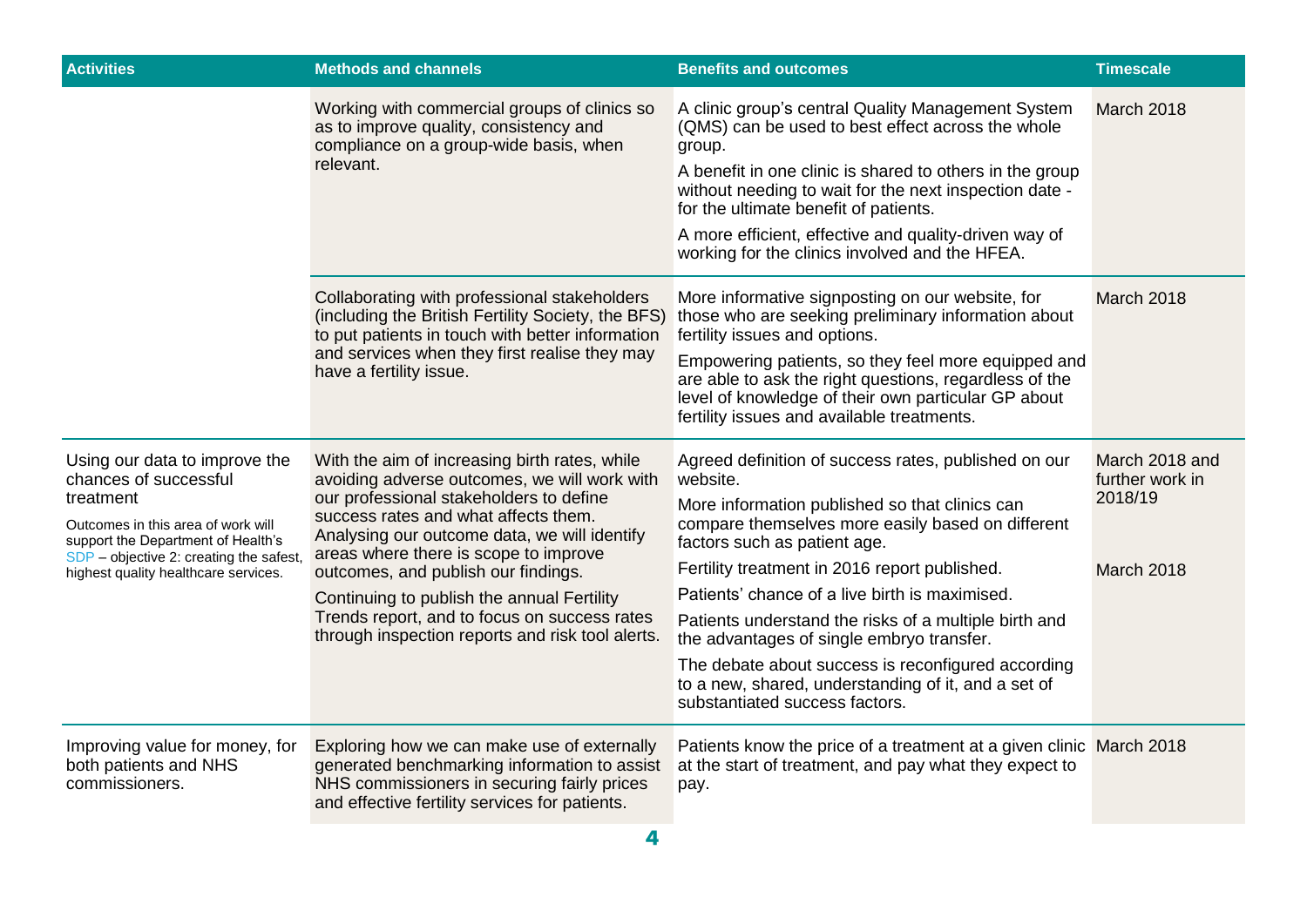| <b>Activities</b>                                                                                                        | <b>Methods and channels</b>                                                                                                                                                      | <b>Benefits and outcomes</b>                                                                                                                       | <b>Timescale</b> |
|--------------------------------------------------------------------------------------------------------------------------|----------------------------------------------------------------------------------------------------------------------------------------------------------------------------------|----------------------------------------------------------------------------------------------------------------------------------------------------|------------------|
| Outcomes in this area of work will<br>support the Department of Health's                                                 | Eliciting more feedback from patients as to<br>whether they paid what they expected to pay                                                                                       | Patients question costs, and particular additional<br>costs, more often.                                                                           |                  |
| SDP - objective 9: Improving services<br>through the use of digital technology,                                          | for fertility services.                                                                                                                                                          | Less variation in the price of treatment.                                                                                                          |                  |
| information and transparency.                                                                                            |                                                                                                                                                                                  | The NHS pays a consistent and fair price for IVF.                                                                                                  |                  |
| Improving the support patients<br>and donors receive from                                                                | Improving the emotional experience of care in<br>clinics, by defining and promoting best practice know what they should expect.                                                  | When patients or donors first walk into a clinic, they                                                                                             |                  |
| clinics.<br>Outcomes in this area of work will                                                                           | to clinics, and focusing on support at<br>inspection.                                                                                                                            | People realise they should seek an assessment and<br>diagnosis before commencing treatment.                                                        |                  |
| support the Department of<br>Health's SDP - objective 2:<br>creating the safest, highest quality<br>healthcare services. | Ensuring that best practice is applied to<br>donors and donor conceived people as well as<br>to patients.                                                                        | A consistently positive experience of care including<br>properly taken consents and wrap-around support at<br>all stages.                          | March 2018       |
|                                                                                                                          | Regardless of treatment outcome, but especially if it<br>was unsuccessful, patients know they should expect<br>care and support from the clinic beyond their final<br>treatment. |                                                                                                                                                    |                  |
|                                                                                                                          |                                                                                                                                                                                  | More information on our website for prospective<br>patients, and specific signposting for patients who<br>have experienced unsuccessful treatment. |                  |
|                                                                                                                          |                                                                                                                                                                                  | Clinics more aware of their responsibilities to patients<br>beyond the immediate treatment setting.                                                |                  |
|                                                                                                                          |                                                                                                                                                                                  |                                                                                                                                                    |                  |
|                                                                                                                          |                                                                                                                                                                                  |                                                                                                                                                    |                  |
|                                                                                                                          |                                                                                                                                                                                  |                                                                                                                                                    |                  |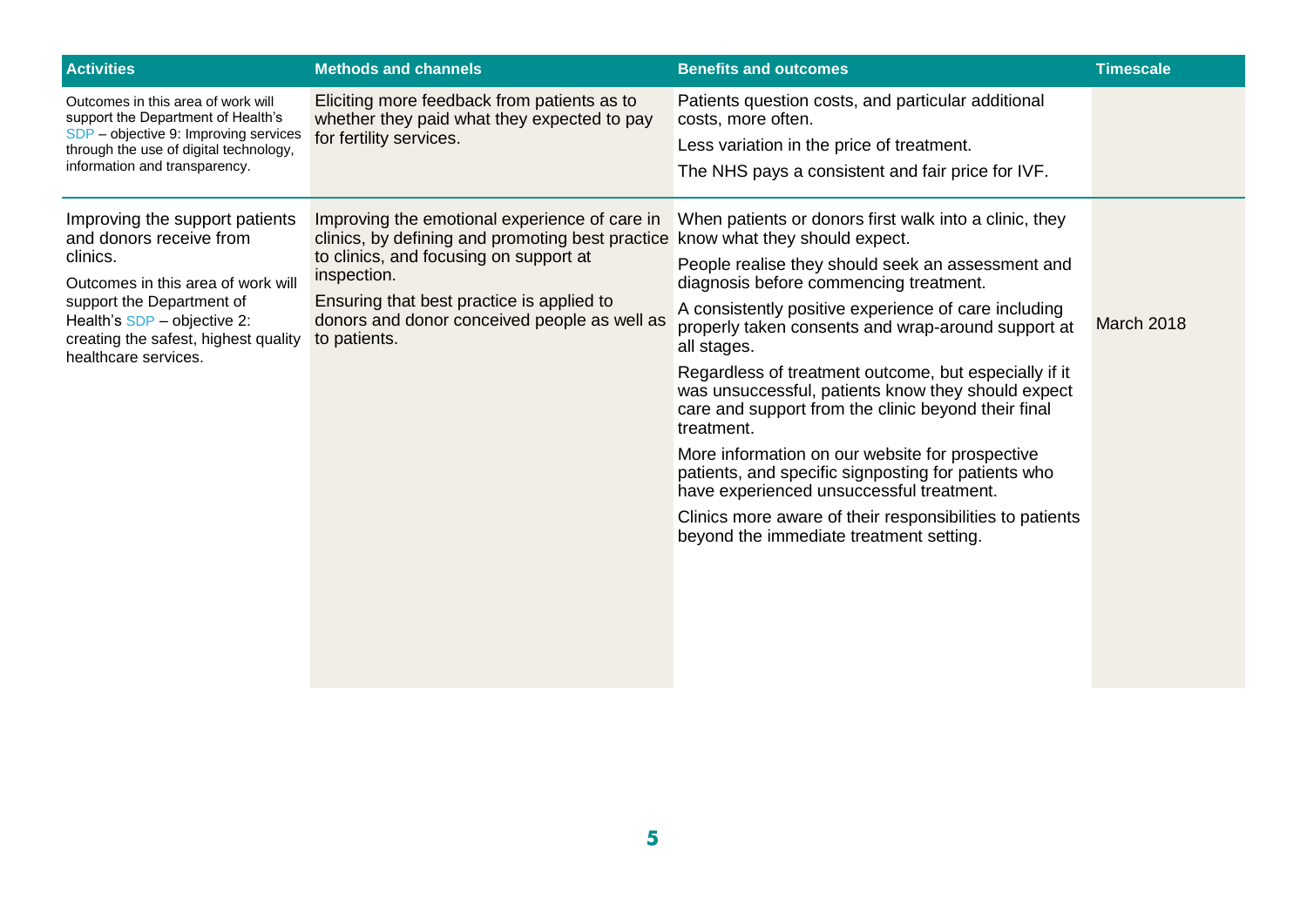| <b>Activities</b>                                                                                                                                                                                                                                                                                                                               | <b>Methods and channels</b>                                                                                                                                                     | <b>Benefits and outcomes</b>                                                                                                                                                                                                                                                                                                                                                                                                                                                                                                                                                              | <b>Timescale</b>                               |
|-------------------------------------------------------------------------------------------------------------------------------------------------------------------------------------------------------------------------------------------------------------------------------------------------------------------------------------------------|---------------------------------------------------------------------------------------------------------------------------------------------------------------------------------|-------------------------------------------------------------------------------------------------------------------------------------------------------------------------------------------------------------------------------------------------------------------------------------------------------------------------------------------------------------------------------------------------------------------------------------------------------------------------------------------------------------------------------------------------------------------------------------------|------------------------------------------------|
| Evaluating the provision and<br>take-up to date of the<br>counselling support pilot for<br>donor-conceived people<br>wishing to access information<br>held on the HFEA Register.<br>Outcomes in this area of work will<br>support the Department of Health's<br>SDP - objective 2: creating the safest,<br>highest quality healthcare services. | Evaluation of the second full year of the three<br>year pilot of counselling support services for<br>applicants to the Register <sup>1</sup> .                                  | Counselling support is offered for all Opening the<br>Register (OTR) applicants (those seeking non-<br>identifying information) and for donor-conceived<br>applicants receiving donor identifying information,<br>throughout the pilot period.<br>Mediation services are in place for when donors and<br>donor-conceived people meet.<br>Basic mediation training and systems in place for<br>dealing with identity release to donors and donor-<br>conceived people.<br>OTR applicants feel more supported and will be<br>prepared to deal with the information they receive<br>from us. | Piloting continues<br>through to<br>June 2018. |
|                                                                                                                                                                                                                                                                                                                                                 |                                                                                                                                                                                 | Second annual evaluation of the pilot provided to the<br>Authority.                                                                                                                                                                                                                                                                                                                                                                                                                                                                                                                       | September 2017                                 |
| Implementing new EU<br>requirements relating to the<br>import and coding of donor<br>eggs and sperm.<br>Outcomes in this area of work will<br>support the Department of Health's<br>SDP - objective 2: creating the safest,<br>highest quality healthcare services.                                                                             | Completion of projects initiated in 2014/15 to<br>implement new EU requirements on the import<br>of donor gametes and new EU coding<br>requirements for human tissue and cells. | Improved clarity for clinics, patients and donors.<br>Improved internal clarity and updated procedures for<br>our decision-making committees.<br>Compliance with the new EU directives.<br>Robust processes in place to ensure the quality,<br>safety and traceability of imported gametes and<br>embryos.                                                                                                                                                                                                                                                                                | October 2017                                   |

<sup>&</sup>lt;sup>1</sup> Explanatory note: While those conceived following the law change in 2005 are not yet old enough to access identifying information about their donor, those conceived before this law change (but after 1 August 1991), with a donor that was originally anonymous but who has since removed their anonymity ie, re-registered as identifiable, are in many cases aged 18 or above, and therefore old enough to access identifying information.

-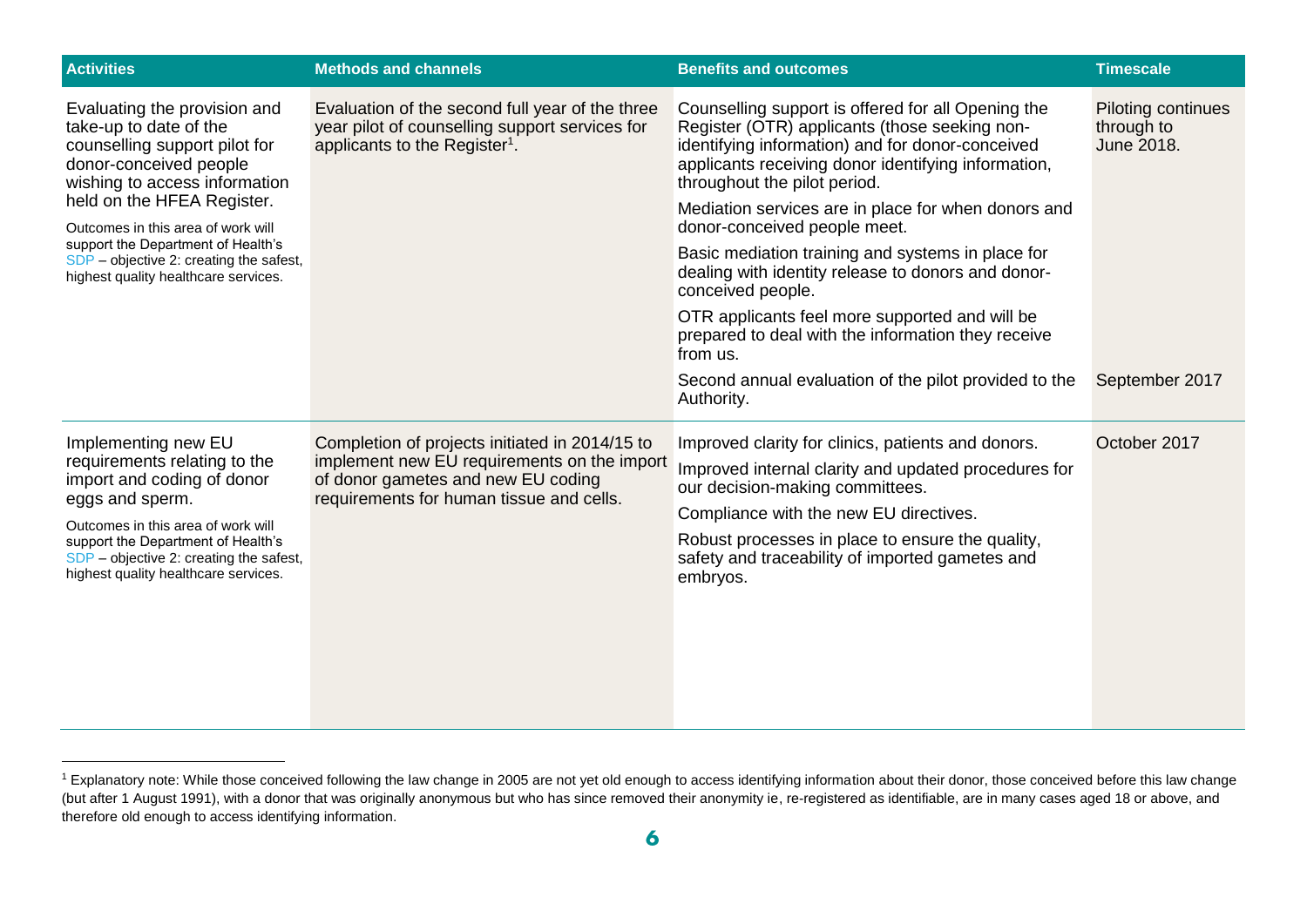| <b>Activities</b>                                                                                                                                                                                                                                                                                                  | <b>Methods and channels</b>                                                                                                                                                                                                                                                                                                       | <b>Benefits and outcomes</b>                                                                                                                                                                                                                  | <b>Timescale</b>         |
|--------------------------------------------------------------------------------------------------------------------------------------------------------------------------------------------------------------------------------------------------------------------------------------------------------------------|-----------------------------------------------------------------------------------------------------------------------------------------------------------------------------------------------------------------------------------------------------------------------------------------------------------------------------------|-----------------------------------------------------------------------------------------------------------------------------------------------------------------------------------------------------------------------------------------------|--------------------------|
|                                                                                                                                                                                                                                                                                                                    | Strategic objective 2: use our data to improve access to donation and treatment                                                                                                                                                                                                                                                   |                                                                                                                                                                                                                                               |                          |
| Improving access to treatment,<br>and information about access<br>to treatment.<br>Outcomes in this area of work will<br>support the Department of Health's<br>SDP - objective 7: Enabling people<br>and communities to make decisions<br>about their own health and care.                                         | Providing advice for patients about access to<br>treatment, through various channels, including<br>information for those considering going abroad<br>for treatment on how they might access<br>services in the UK.                                                                                                                | People understand the possibilities and the hurdles,<br>and can weigh up the options open to them<br>(measured through patient surveys).                                                                                                      | <b>March 2018</b>        |
| Improving access to donation,<br>support for patients and donors<br>and information about access<br>to donated gametes.<br>Outcomes in this area of work will<br>support the Department of Health's<br>SDP - objective 7: Enabling people<br>and communities to make decisions<br>about their own health and care. | Providing advice for patients about access to<br>donated gametes, and encouraging better<br>donation support for donors and patients,<br>including those considering using unlicensed<br>donor sperm services.<br>Working with clinics, sperm banks and<br>voluntary organisations to improve the<br>availability of donor sperm. | People understand the process and the hurdles, and<br>are prepared for donation and treatment (measured<br>through patient/donor surveys).<br>Donors and patients are better supported by clinics.<br>An increase in UK-based sperm donation. | March 2018<br>March 2018 |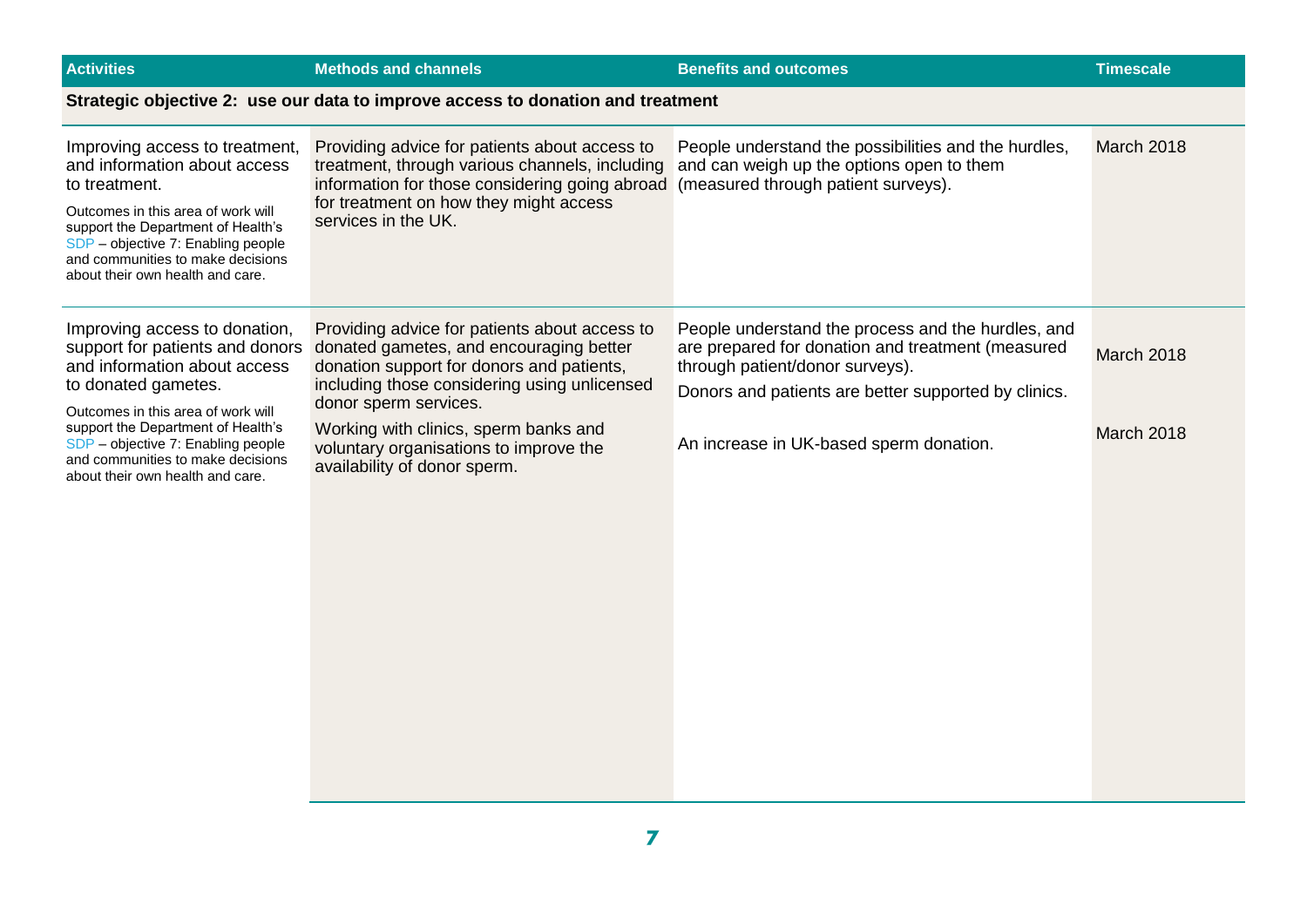### Safe, ethical, effective, proven treatment

**Strategic objective 3: publish clear information for patients about the efficacy and safety of treatments and treatment add-ons, while supporting innovation**

| Make use of our new website<br>and other channels to increase<br>patients' insight into the<br>science and evidence base of<br>new and existing treatments,<br>including treatment add ons.<br>Outcomes in this area of work will<br>support the Department of Health's<br>SDP - objective 7: enabling people<br>and communities to make decisions | Inclusion of up to date scientific content in our<br>website so as to provide and maintain our<br>expanded range of information about current<br>and future treatment options and treatment<br>add ons, and the scientific evidence base for<br>these.<br>Responding to new scientific developments<br>and associated reporting, correcting myths<br>and misunderstandings where necessary. | Patients and others turn first to the HFEA for up to<br>date, clear unbiased information. Prospective patients<br>have clear information on which to base decisions<br>about treatment or add ons.<br>Patients feel safe, knowing they can expect certain<br>standards in clinics, and are more aware of the<br>potential risks of new/different treatments or add ons<br>as well as the possible benefits. | Throughout year |
|----------------------------------------------------------------------------------------------------------------------------------------------------------------------------------------------------------------------------------------------------------------------------------------------------------------------------------------------------|---------------------------------------------------------------------------------------------------------------------------------------------------------------------------------------------------------------------------------------------------------------------------------------------------------------------------------------------------------------------------------------------|-------------------------------------------------------------------------------------------------------------------------------------------------------------------------------------------------------------------------------------------------------------------------------------------------------------------------------------------------------------------------------------------------------------|-----------------|
| about own health and care; and<br>objective 9: improving services<br>through the use of digital technology,<br>information and transparency.                                                                                                                                                                                                       | Conducting our annual horizon scanning<br>exercise to ensure we identify relevant new<br>scientific developments.                                                                                                                                                                                                                                                                           | The Scientific and Clinical Advances Advisory<br>Committee meets to discuss issues identified through<br>horizon scanning three times per year.                                                                                                                                                                                                                                                             | Throughout year |
|                                                                                                                                                                                                                                                                                                                                                    |                                                                                                                                                                                                                                                                                                                                                                                             | The horizon scanning panel meets once per year.                                                                                                                                                                                                                                                                                                                                                             | June/July 2017  |
|                                                                                                                                                                                                                                                                                                                                                    |                                                                                                                                                                                                                                                                                                                                                                                             | Policy developments and website material are<br>informed by expert input and an understanding of<br>scientific issues and future developments.                                                                                                                                                                                                                                                              | Throughout year |
|                                                                                                                                                                                                                                                                                                                                                    |                                                                                                                                                                                                                                                                                                                                                                                             | Future work planning is facilitated by early<br>identification of upcoming issues.                                                                                                                                                                                                                                                                                                                          |                 |
|                                                                                                                                                                                                                                                                                                                                                    |                                                                                                                                                                                                                                                                                                                                                                                             |                                                                                                                                                                                                                                                                                                                                                                                                             |                 |
|                                                                                                                                                                                                                                                                                                                                                    |                                                                                                                                                                                                                                                                                                                                                                                             |                                                                                                                                                                                                                                                                                                                                                                                                             |                 |
|                                                                                                                                                                                                                                                                                                                                                    |                                                                                                                                                                                                                                                                                                                                                                                             |                                                                                                                                                                                                                                                                                                                                                                                                             |                 |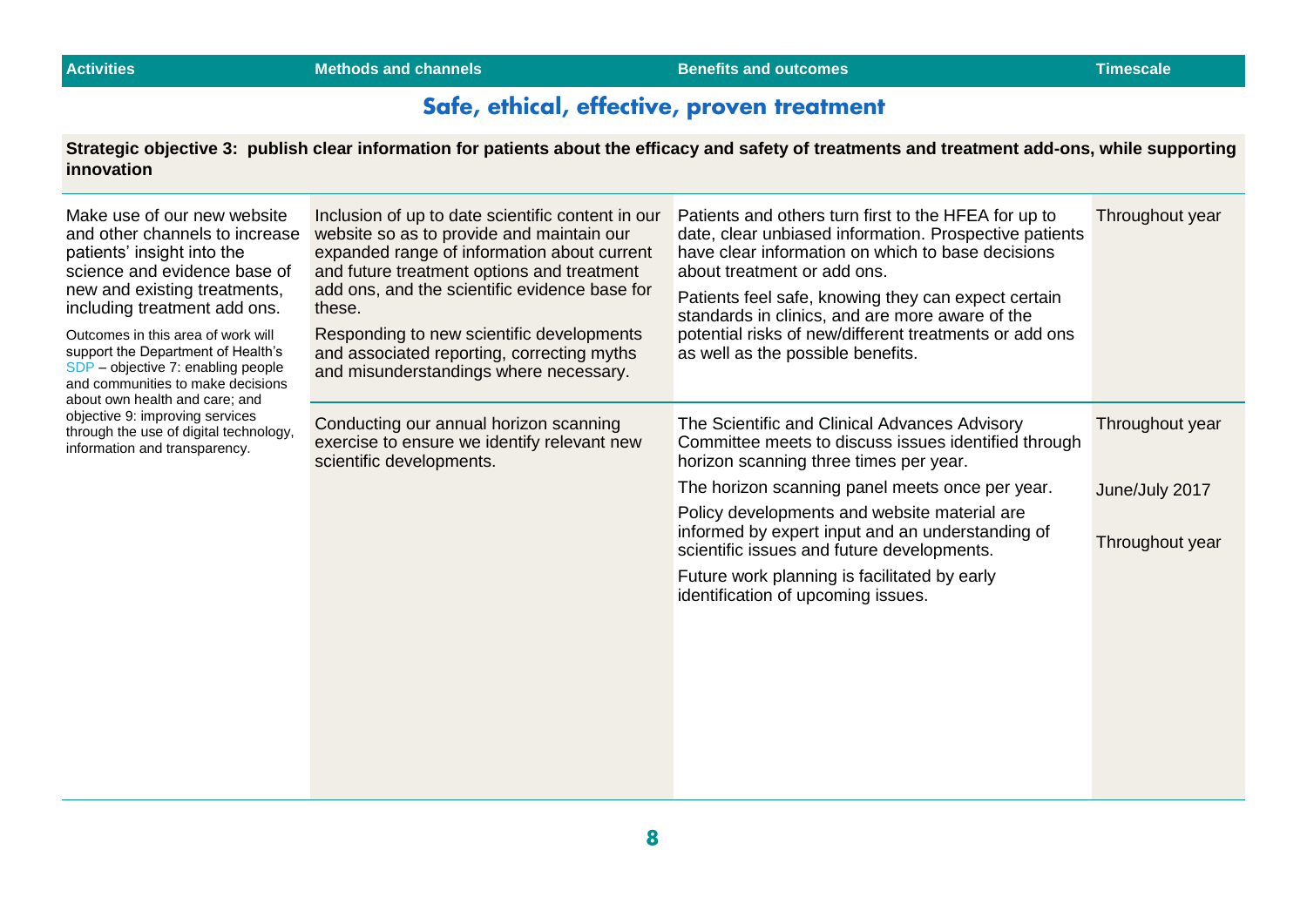| <b>Activities</b>                                                                                                                                                                                                                                                                                 | <b>Methods and channels</b>                                                                                                                                                                                                                                                                                                                                                                       | <b>Benefits and outcomes</b>                                                                                                                                                                                                                                                                                                                      | <b>Timescale</b> |
|---------------------------------------------------------------------------------------------------------------------------------------------------------------------------------------------------------------------------------------------------------------------------------------------------|---------------------------------------------------------------------------------------------------------------------------------------------------------------------------------------------------------------------------------------------------------------------------------------------------------------------------------------------------------------------------------------------------|---------------------------------------------------------------------------------------------------------------------------------------------------------------------------------------------------------------------------------------------------------------------------------------------------------------------------------------------------|------------------|
|                                                                                                                                                                                                                                                                                                   |                                                                                                                                                                                                                                                                                                                                                                                                   |                                                                                                                                                                                                                                                                                                                                                   |                  |
|                                                                                                                                                                                                                                                                                                   | Strategic objective 4: support and promote data and embryo research                                                                                                                                                                                                                                                                                                                               |                                                                                                                                                                                                                                                                                                                                                   |                  |
| Improving the overall quality of<br>data and embryo research, by<br>improving both the rate and<br>accuracy of reporting of patient<br>consents.<br>Outcomes in this area of work will<br>support the Department of Health's<br>SDP - objective 6: supporting<br>research, innovation and growth. | Promoting and explaining research findings<br>and research that is in progress (both embryo<br>research and data research).<br>Encouraging more patients to allow their data<br>to be used in research, and to donate unused<br>embryos for research.<br>Ensuring that clinics explain research consent<br>adequately and record consent properly, and<br>report consents accurately to the HFEA. | Patients know they can take part in research, and<br>how it might benefit future patients.<br>Patients can easily donate embryos to research and<br>research centres can gain access to donated<br>embryos for their projects.<br>Higher rate of consent to research from patients.<br>Improvement in consent-taking and reporting by<br>clinics. | March 2018       |
|                                                                                                                                                                                                                                                                                                   | Information provision for researchers<br>requesting access to Register data.                                                                                                                                                                                                                                                                                                                      | Information for researchers is provided within 90<br>calendar days of approval.<br>Register information is used to best effect, to promote<br>understanding and facilitate good research, and<br>ultimately patient benefit.                                                                                                                      | Throughout year  |

## **Improving standards through intelligence**

**Strategic objective 5: use our data and feedback from patients to provide a sharper focus in our regulatory work and improve our information for patients.**

| treatment standards and<br>outcomes by using our data<br>and regulatory intellidence.<br>Outcomes in this area of work will<br>support the Department of Health's<br>shared delivery plan $(SDP)$ – objective | Driving quality improvements in An information strategy setting out how we will An information strategy setting out our plans.<br>analyse, publish and use our data.<br>A re-shaped organisation equipped with<br>enough analytical capability and capacity to<br>extract more value from the data we hold. | Donors, parents and donor-conceived people<br>understand where their information is stored, the<br>responsibilities of the clinic and the HFEA, and their<br>access rights.<br>Patients have confidence in their clinic as a life-long<br>information guardian with excellent data submission<br>practices. | March 2018 |
|---------------------------------------------------------------------------------------------------------------------------------------------------------------------------------------------------------------|-------------------------------------------------------------------------------------------------------------------------------------------------------------------------------------------------------------------------------------------------------------------------------------------------------------|-------------------------------------------------------------------------------------------------------------------------------------------------------------------------------------------------------------------------------------------------------------------------------------------------------------|------------|
|---------------------------------------------------------------------------------------------------------------------------------------------------------------------------------------------------------------|-------------------------------------------------------------------------------------------------------------------------------------------------------------------------------------------------------------------------------------------------------------------------------------------------------------|-------------------------------------------------------------------------------------------------------------------------------------------------------------------------------------------------------------------------------------------------------------------------------------------------------------|------------|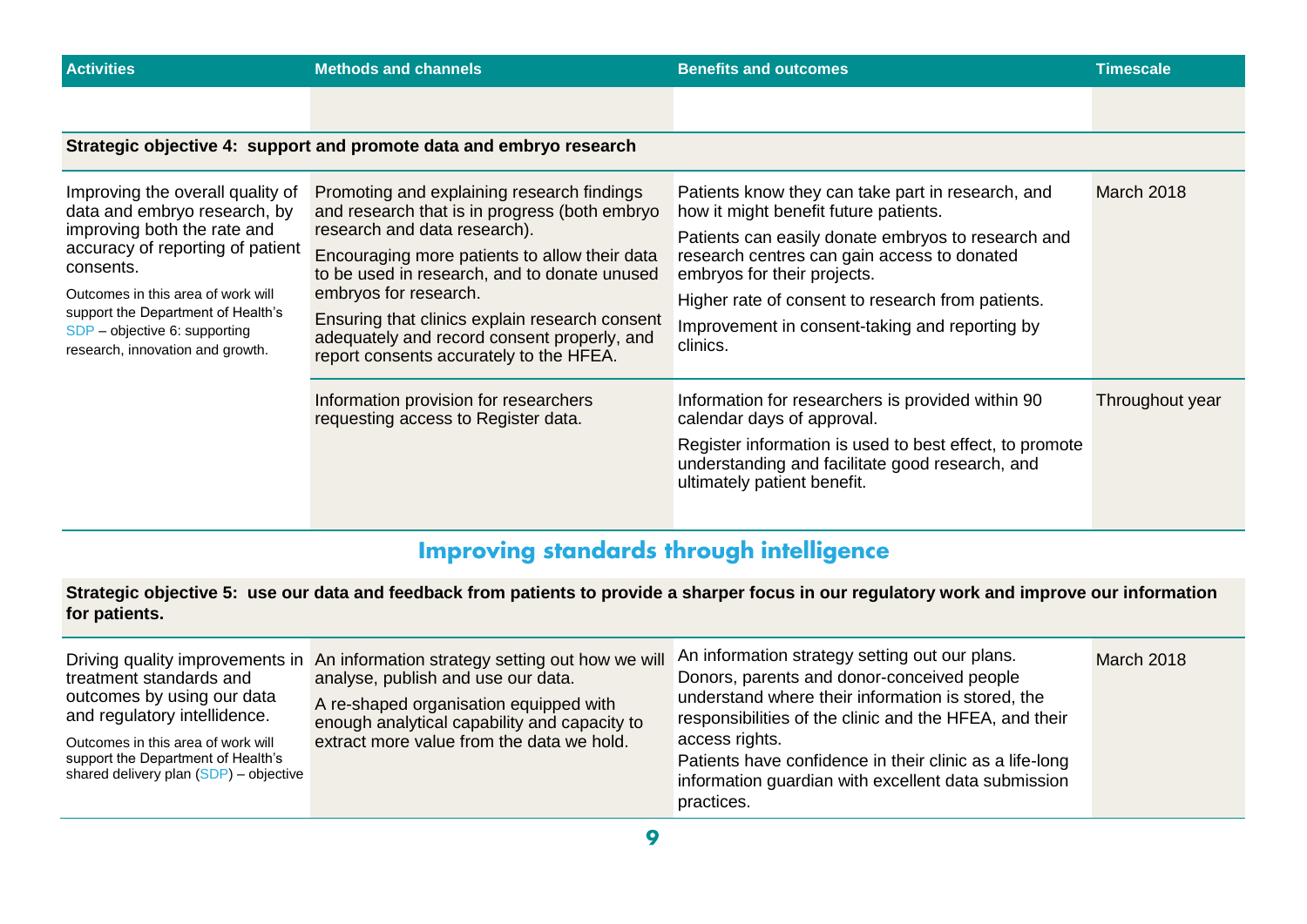| <b>Activities</b>                                                                                                                                                                                                                                                                                   | <b>Methods and channels</b>                                                                                                                                                                               | <b>Benefits and outcomes</b>                                                                                                                                                                                                                                                                                                      | <b>Timescale</b>                                      |
|-----------------------------------------------------------------------------------------------------------------------------------------------------------------------------------------------------------------------------------------------------------------------------------------------------|-----------------------------------------------------------------------------------------------------------------------------------------------------------------------------------------------------------|-----------------------------------------------------------------------------------------------------------------------------------------------------------------------------------------------------------------------------------------------------------------------------------------------------------------------------------|-------------------------------------------------------|
| 2: creating the safest, highest quality<br>healthcare services.                                                                                                                                                                                                                                     |                                                                                                                                                                                                           | Better outcomes from NHS cycles.                                                                                                                                                                                                                                                                                                  |                                                       |
| Maintaining our role as the<br>UK's competent authority for<br>ART in the European Union.<br>Outcomes in this area of work will<br>support the Department of Health's<br>SDP - objective 2: creating the safest,<br>highest quality healthcare services.                                            | Participation in competent authority events<br>and implementation of associated EU<br>decisions.                                                                                                          | We attend and participate in two meetings per year.<br>Up-to-date intelligence gained about European<br>perspective, helping to inform UK approach to patient<br>safety and care.<br>Free movement of gametes and embryos enabled<br>within the UK and standards upheld in the UK that are<br>consistent with the rest of the EU. | June and<br>December,<br>annually.<br>Throughout year |
| Maintaining the Register of<br><b>Treatments and Outcomes and</b><br>supporting clinics in reporting<br>the data.<br>Outcomes in this area of work will<br>support the Department of Health's<br>SDP - objective 2: creating the safest,<br>highest quality healthcare services.                    | Register data and forms continue to be<br>processed and quality assured, through liaison<br>with clinics on errors and omissions and<br>through validation and verification of Register<br>entries.       | High quality data available to develop patient<br>information and respond to information requests.<br>Risk-based regulation and evidence-based policy-<br>making are better supported.                                                                                                                                            | Throughout year                                       |
| Publishing and supplying the<br>information we hold, for the<br>benefit of stakeholders.                                                                                                                                                                                                            | Regularly updating Choose a Fertility Clinic<br>(CaFC) information to assist patient choice.                                                                                                              | Six monthly verification and publication schedule in<br>place, maintaining provision of up-to-date and<br>accurate information.                                                                                                                                                                                                   | Throughout year                                       |
| Outcomes in this area of work will<br>support the Department of Health's<br>SDP - objective 7: enabling people<br>and communities to make decisions<br>about own health and care; and<br>objective 9: improving services<br>through the use of digital technology,<br>information and transparency. | Continued publication of inspection reports on<br>CaFC.                                                                                                                                                   | Inspection reports continue to be published via CaFC,<br>providing useful insights for patients.                                                                                                                                                                                                                                  | Throughout year                                       |
|                                                                                                                                                                                                                                                                                                     | Following the implementation of the revised<br>CaFC, continuing to develop and improve the<br>presentation of clinic comparison information<br>and user experience scores, guided by patient<br>feedback. | Published outcome data is more useful and easier to<br>understand and sets up positive incentives for<br>improvements.<br>Acquisition of ongoing feedback enables us to<br>evaluate the effectiveness and usability of the new<br>presentation, and to plan future improvements.                                                  | Throughout year                                       |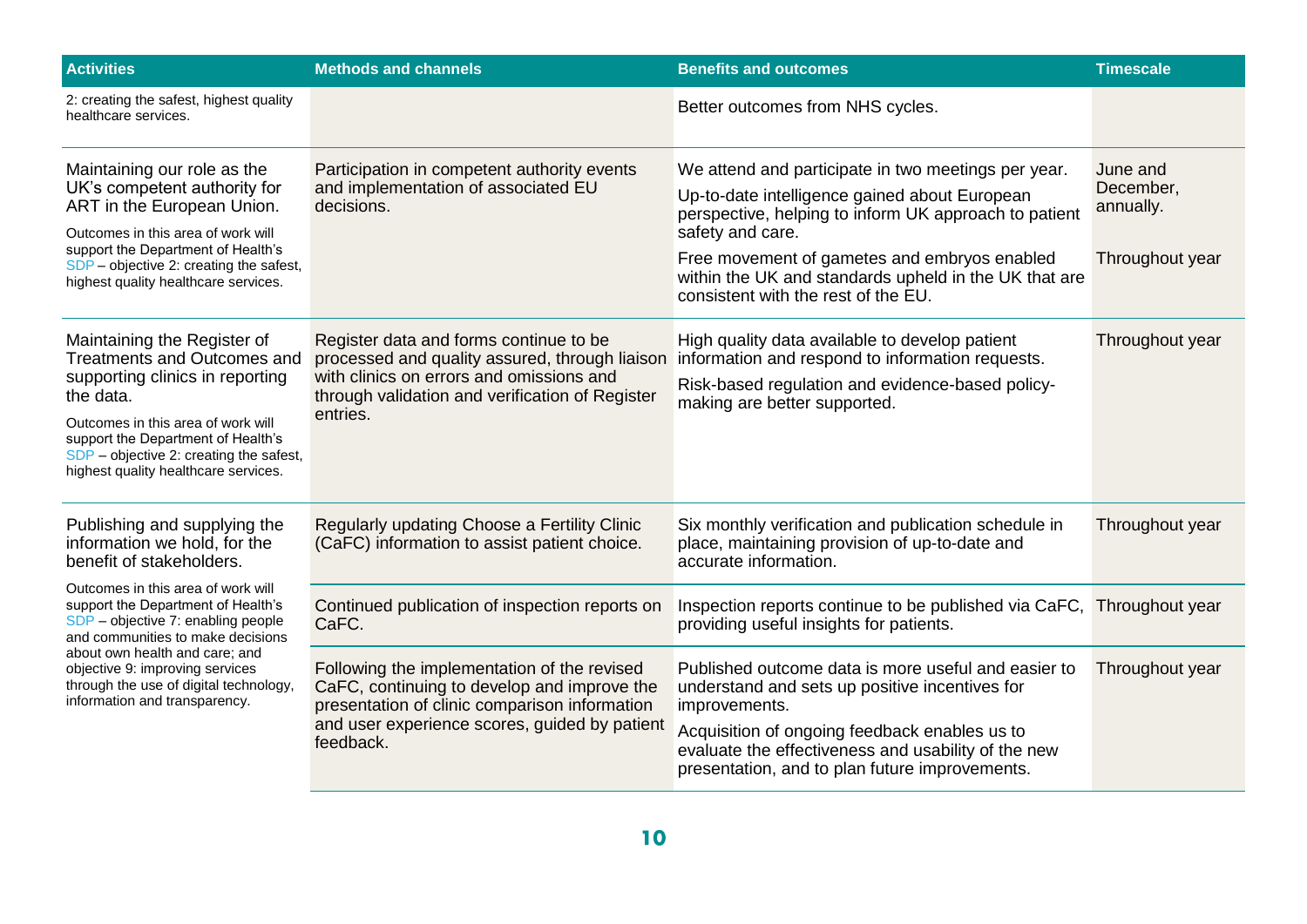| <b>Activities</b> | <b>Methods and channels</b>                                                                                     | <b>Benefits and outcomes</b>                                                                                                                                                                                                                                                                                                                                                                                                                                                             | <b>Timescale</b>  |
|-------------------|-----------------------------------------------------------------------------------------------------------------|------------------------------------------------------------------------------------------------------------------------------------------------------------------------------------------------------------------------------------------------------------------------------------------------------------------------------------------------------------------------------------------------------------------------------------------------------------------------------------------|-------------------|
|                   | Continuing to facilitate timely access to<br>information from the Register for those who<br>are entitled to it. | Opening the Register requests continue to be met in a Throughout year<br>sensitive manner and within required time limits (20<br>working days, excluding time for counselling).                                                                                                                                                                                                                                                                                                          |                   |
|                   | Facilitating access to information under<br>various regimes and fulfilling Government<br>requests.              | Legal and Parliamentary requirements continue to be<br>met within time limits.                                                                                                                                                                                                                                                                                                                                                                                                           | Throughout year   |
|                   | To continue to publish statistical and other<br>reports.                                                        | 'Fertility treatment in 2016' report covering 2015-<br>2016.<br>Provides patients, clinic staff and others with<br>up-to-date, high quality information about a<br>range of topics.<br>Provides important information to those<br>affected by donor conception, to patients<br>seeking treatment and to us, to help us to<br>enhance the quality of care that patients and<br>donors receive in clinics, through our<br>regulatory work.<br>Report carries 'official statistics' status. | <b>March 2018</b> |
|                   |                                                                                                                 | Report on incidents and alerts.<br>Contributes to a culture of openness and<br>information sharing where clinic staff are<br>empowered to report mistakes and learn from<br>each other.<br>Promotes transparency and maximises<br>opportunities for learning from incidents to<br>improve quality of care for patients.<br>Provides the sector with the most up-to-date<br>information.                                                                                                  | November 2017     |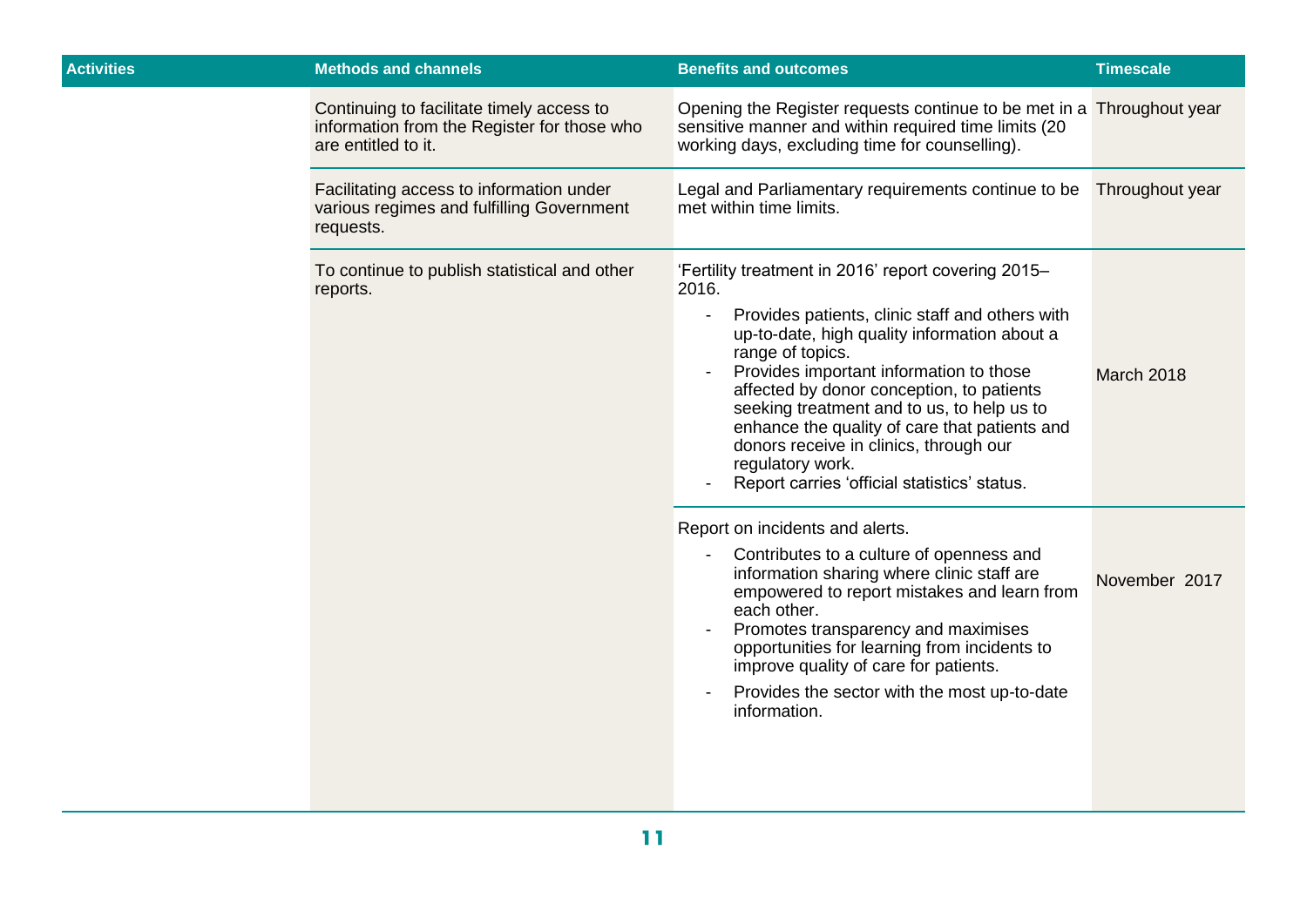| <b>Activities</b>                                                                                                                                                                                 | <b>Methods and channels</b>                                                                                                                                                     | <b>Benefits and outcomes</b>                                                                                                                                                                                                                                                                                                                                                                                                                                                                                                                                                                                                                                                                                                                                                                                                                                                                                                                                                | <b>Timescale</b> |
|---------------------------------------------------------------------------------------------------------------------------------------------------------------------------------------------------|---------------------------------------------------------------------------------------------------------------------------------------------------------------------------------|-----------------------------------------------------------------------------------------------------------------------------------------------------------------------------------------------------------------------------------------------------------------------------------------------------------------------------------------------------------------------------------------------------------------------------------------------------------------------------------------------------------------------------------------------------------------------------------------------------------------------------------------------------------------------------------------------------------------------------------------------------------------------------------------------------------------------------------------------------------------------------------------------------------------------------------------------------------------------------|------------------|
|                                                                                                                                                                                                   |                                                                                                                                                                                 |                                                                                                                                                                                                                                                                                                                                                                                                                                                                                                                                                                                                                                                                                                                                                                                                                                                                                                                                                                             |                  |
| Gaining insight into the patient<br>experience in clinics and<br>promoting good practice based                                                                                                    | Collecting more patient feedback through new<br>routes, including our website and social media.<br>Analysing and using this intelligence to inform                              | Improvement in the quality of services and<br>patient/donor support as a result of patient ratings and<br>other feedback.                                                                                                                                                                                                                                                                                                                                                                                                                                                                                                                                                                                                                                                                                                                                                                                                                                                   | March 2018       |
| on feedback.<br>Outcomes in this area of work will<br>support the Department of Health's<br>SDP - objective 7: enabling people<br>and communities to make decisions<br>about own health and care. | our activities and our messaging to clinics,<br>sharing the information with professional<br>stakeholders.                                                                      | Quantifiable increase in the amount and frequency of<br>patient feedback available to the HFEA and our<br>professional stakeholders.<br>Patient feedback loop in place to ensure a regular<br>flow of fresh feedback which can be incorporated into<br>our stakeholder interactions and regulatory approach.<br>Individual patients and members of the public are able Throughout year<br>to ask specific, sometimes complex, questions and<br>receive a tailored and meaningful response.<br>We remain responsive, and continue to be able to<br>handle the range of one-off enquiries raised by<br>individuals, providing a considered and informed<br>response within a reasonable timescale.<br>We are able to identify any trends and common<br>themes in the enquiries we receive, informing the<br>development of additional information which could be<br>placed (for example) on our website.<br>Ability to make earlier and more responsive regulatory March 2018 |                  |
|                                                                                                                                                                                                   |                                                                                                                                                                                 |                                                                                                                                                                                                                                                                                                                                                                                                                                                                                                                                                                                                                                                                                                                                                                                                                                                                                                                                                                             |                  |
| Responding effectively to<br>specific enquiries from<br>individuals.                                                                                                                              | Continuing to respond to the many individual<br>patient and public enquiries we receive each<br>year.                                                                           |                                                                                                                                                                                                                                                                                                                                                                                                                                                                                                                                                                                                                                                                                                                                                                                                                                                                                                                                                                             |                  |
| Outcomes in this area of work will<br>support the Department of Health's<br>SDP - objective 7: enabling people<br>and communities to make decisions<br>about own health and care.                 |                                                                                                                                                                                 |                                                                                                                                                                                                                                                                                                                                                                                                                                                                                                                                                                                                                                                                                                                                                                                                                                                                                                                                                                             |                  |
|                                                                                                                                                                                                   |                                                                                                                                                                                 |                                                                                                                                                                                                                                                                                                                                                                                                                                                                                                                                                                                                                                                                                                                                                                                                                                                                                                                                                                             |                  |
| Making more targeted and<br>responsive regulatory<br>interventions, in the interests of<br>quality and consistency, based                                                                         | Applying the intelligence available to us from<br>inspections, the sector, patient feedback, and<br>analysis of our data to make more targeted<br>and responsive interventions. | interventions, without the need to wait for the next<br>inspection point.                                                                                                                                                                                                                                                                                                                                                                                                                                                                                                                                                                                                                                                                                                                                                                                                                                                                                                   |                  |
| on our data.<br>Outcomes in this area of work will<br>support the Department of Health's<br>shared delivery plan $(SDP)$ – objective                                                              |                                                                                                                                                                                 | Regulatory performance is more consistent across the<br>inspection cycle.                                                                                                                                                                                                                                                                                                                                                                                                                                                                                                                                                                                                                                                                                                                                                                                                                                                                                                   |                  |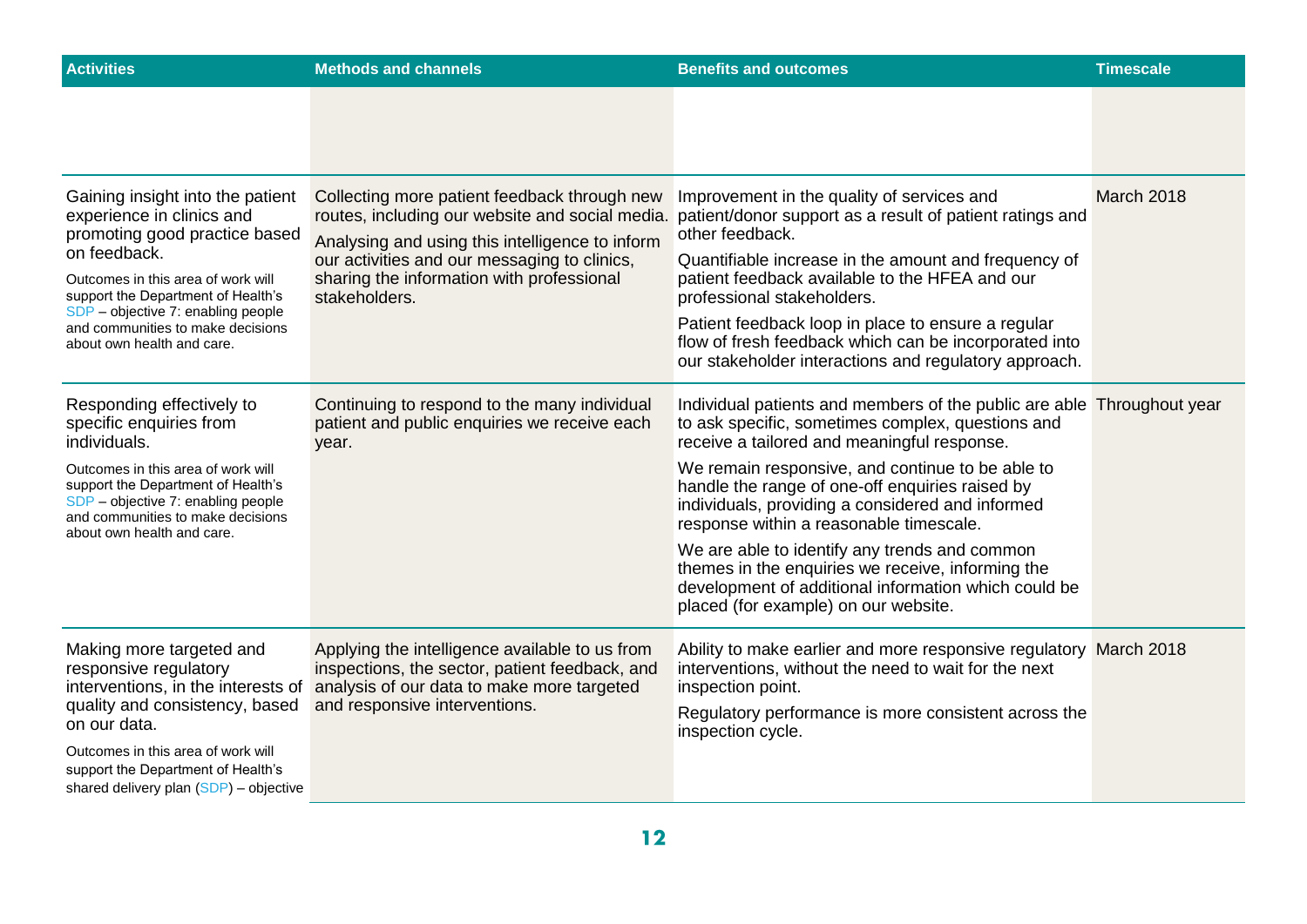| <b>Activities</b>                                                                                                                                                                                                                                                                                               | <b>Methods and channels</b>                                                                                                                                                                                                                              | <b>Benefits and outcomes</b>                                                                                                                                                                                                                              | <b>Timescale</b>                            |
|-----------------------------------------------------------------------------------------------------------------------------------------------------------------------------------------------------------------------------------------------------------------------------------------------------------------|----------------------------------------------------------------------------------------------------------------------------------------------------------------------------------------------------------------------------------------------------------|-----------------------------------------------------------------------------------------------------------------------------------------------------------------------------------------------------------------------------------------------------------|---------------------------------------------|
| 2: creating the safest, highest quality<br>healthcare services.                                                                                                                                                                                                                                                 |                                                                                                                                                                                                                                                          |                                                                                                                                                                                                                                                           |                                             |
| Ensuring the HFEA is a good<br>value organisation and makes<br>best use of its limited<br>resources.<br>Outcomes in this area of work will<br>support the Department of Health's<br>SDP - objective 3: maintaining and<br>improving performance against core<br>standards while achieving financial<br>balance. | Working more smartly with our limited<br>resources, capitalising on recent<br>improvements in our information systems.<br>This will entail re-shaping our capability and<br>capacity profile, so as to make best use of our<br>new website and Register. | Resources are deployed in the interests of high<br>quality care for everyone affected by assisted<br>reproduction.<br>Achieving measurable 'added value' and internal<br>efficiency.<br>Benefits of Information for Quality Programme<br>realised.        | Throughout year                             |
|                                                                                                                                                                                                                                                                                                                 | Maintaining our staff capacity and skills, in line<br>with our people strategy.                                                                                                                                                                          | We are able to maintain the staff capacity and<br>capability to deliver our strategy and our core<br>statutory duties.<br>Continuing to develop our staff to ensure they have<br>the skills they need, through Civil Service Learning<br>and other means. | Throughout year                             |
|                                                                                                                                                                                                                                                                                                                 | Ensuring internally provided support services<br>run smoothly and are efficient.                                                                                                                                                                         | Our infrastructure is effective and supports the<br>delivery of the strategic vision.<br>Central systems, processes and tools are efficiently<br>run, giving good value and service.                                                                      | Throughout year                             |
|                                                                                                                                                                                                                                                                                                                 | Responding to the HFEA's triennial review<br>report, as required, when it is published.                                                                                                                                                                  | Ensuring the organisation is soundly run, providing<br>best possible value, and compliant with Government<br>targets.                                                                                                                                     | Publication<br>expected in<br>November 2016 |
| Ensuring the HFEA is easy to<br>deal with and offers a<br>professional service.<br>Outcomes in this area of work will<br>support the Department of Health's                                                                                                                                                     | Full release of the HFEA's improved Register<br>function and processes (the completed EDI,<br>data submission and verification system, the<br>Clinic Portal, and the data dictionary).                                                                   | Reduced transactional costs for clinics and increased<br>satisfaction.<br>'Right first time' data quality and reduction in<br>unnecessary effort by clinics submitting the data.                                                                          | October 2017                                |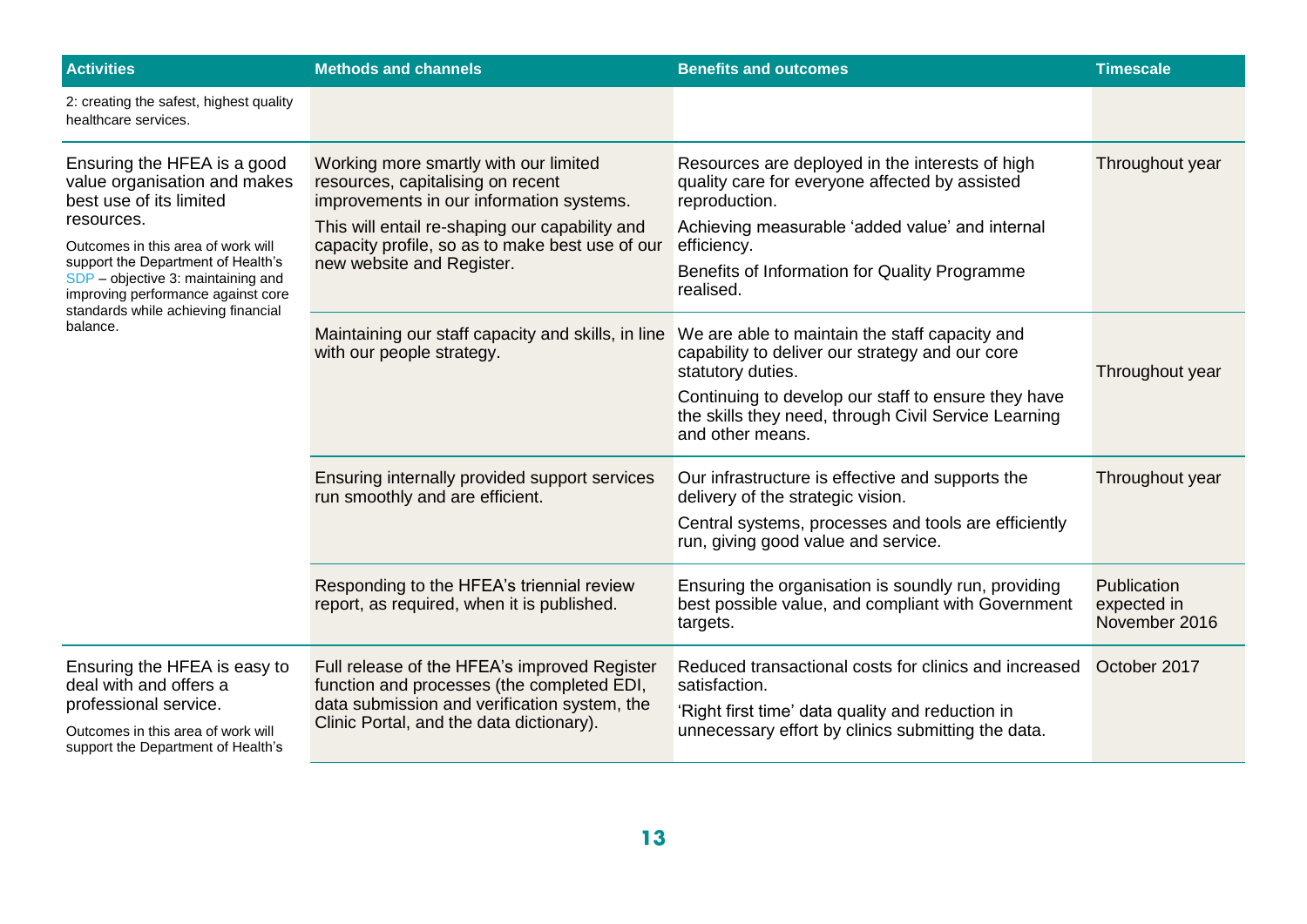| <b>Activities</b>                                                                                                                                                                                                                                                                                                                                                                                                                                                | <b>Methods and channels</b>                                                                                                                                                                                                                                                                                                                                                                                                                                                                                                                                                                                                                                                                                                           | <b>Benefits and outcomes</b>                                                                                                                                                                                                                                                                                                                                                                                      | <b>Timescale</b>                                                           |
|------------------------------------------------------------------------------------------------------------------------------------------------------------------------------------------------------------------------------------------------------------------------------------------------------------------------------------------------------------------------------------------------------------------------------------------------------------------|---------------------------------------------------------------------------------------------------------------------------------------------------------------------------------------------------------------------------------------------------------------------------------------------------------------------------------------------------------------------------------------------------------------------------------------------------------------------------------------------------------------------------------------------------------------------------------------------------------------------------------------------------------------------------------------------------------------------------------------|-------------------------------------------------------------------------------------------------------------------------------------------------------------------------------------------------------------------------------------------------------------------------------------------------------------------------------------------------------------------------------------------------------------------|----------------------------------------------------------------------------|
| SDP - objective 3: maintaining and<br>improving performance against core<br>standards while achieving financial<br>balance.                                                                                                                                                                                                                                                                                                                                      | with clinics on fees charged, established in<br>2014/15.                                                                                                                                                                                                                                                                                                                                                                                                                                                                                                                                                                                                                                                                              | Continuation of the engagement arrangements Accountability and transparency in respect of the fees<br>we charge clinics.<br>Fees Group continues to be run effectively, and<br>annual review of fees takes place.                                                                                                                                                                                                 | Throughout year                                                            |
| Responding as appropriate to<br>new government rules on<br>transparency, innovation and<br>better regulation (the<br>Enterprise Bill, the 'growth duty'<br>and the Regulators' Code).<br>Outcomes in this area of work will<br>support the Department of Health's<br>SDP - objective 3: maintaining and<br>improving performance against core<br>standards while achieving financial<br>balance, and objective 6: supporting<br>research, innovation and growth. | Complying with new better regulation<br>requirements that may emerge from the<br>current consultation exercise by:<br>Consulting on an innovation plan in Spring<br>2016.<br>Reporting in our Annual Report on the growth<br>duty and compliance with the Regulators'<br>Code.<br>Complying with the Business Impact Target by<br>identifying and reporting any 'in-scope activity'<br>(a new ongoing duty).<br>Note: Regarding the proposal to establish a<br>Small Business Appeals Champion in every<br>body, it was proposed by BIS in their February<br>2016 consultation that the HFEA should not be<br>in scope for this requirement. Subject to the<br>outcomes of that consultation no activity is<br>expected in this area. | The HFEA responds in a manner consistent with its<br>legal status, and proportionately within our small<br>resource envelope, carefully recognising our duties.<br>Innovation plan consultation completed and<br>responses considered.<br>Annual Report publication including additional<br>required information.<br>Compliance with the Business Impact Target for any<br>activities that may be in scope.       | Throughout year<br><b>June 2016</b><br><b>July 2016</b><br>Throughout year |
| Ensuring the HFEA is an<br>effective collaborator and<br>partner in the interests of the<br>efficiency of the wider<br>Department of Health group of<br>ALBs and other health<br>organisations.<br>Outcomes in this area of work will<br>support the Department of Health's<br>SDP - objective 4: improving                                                                                                                                                      | Continued participation in the collaborative<br>'one stop shop' for life sciences to provide<br>regulatory advice to those working in the life<br>sciences industry.                                                                                                                                                                                                                                                                                                                                                                                                                                                                                                                                                                  | Continued constructive joint working between the<br>HFEA, the Human Tissue Authority (HTA), the Health<br>Research Authority (HRA) and the Medicines and<br>Healthcare products Regulatory Authority (MHRA).<br>Businesses and other organisations in the life<br>sciences industry enabled to quickly and easily<br>navigate the different regulators and allow them to<br>access the right advice more quickly. | Throughout year                                                            |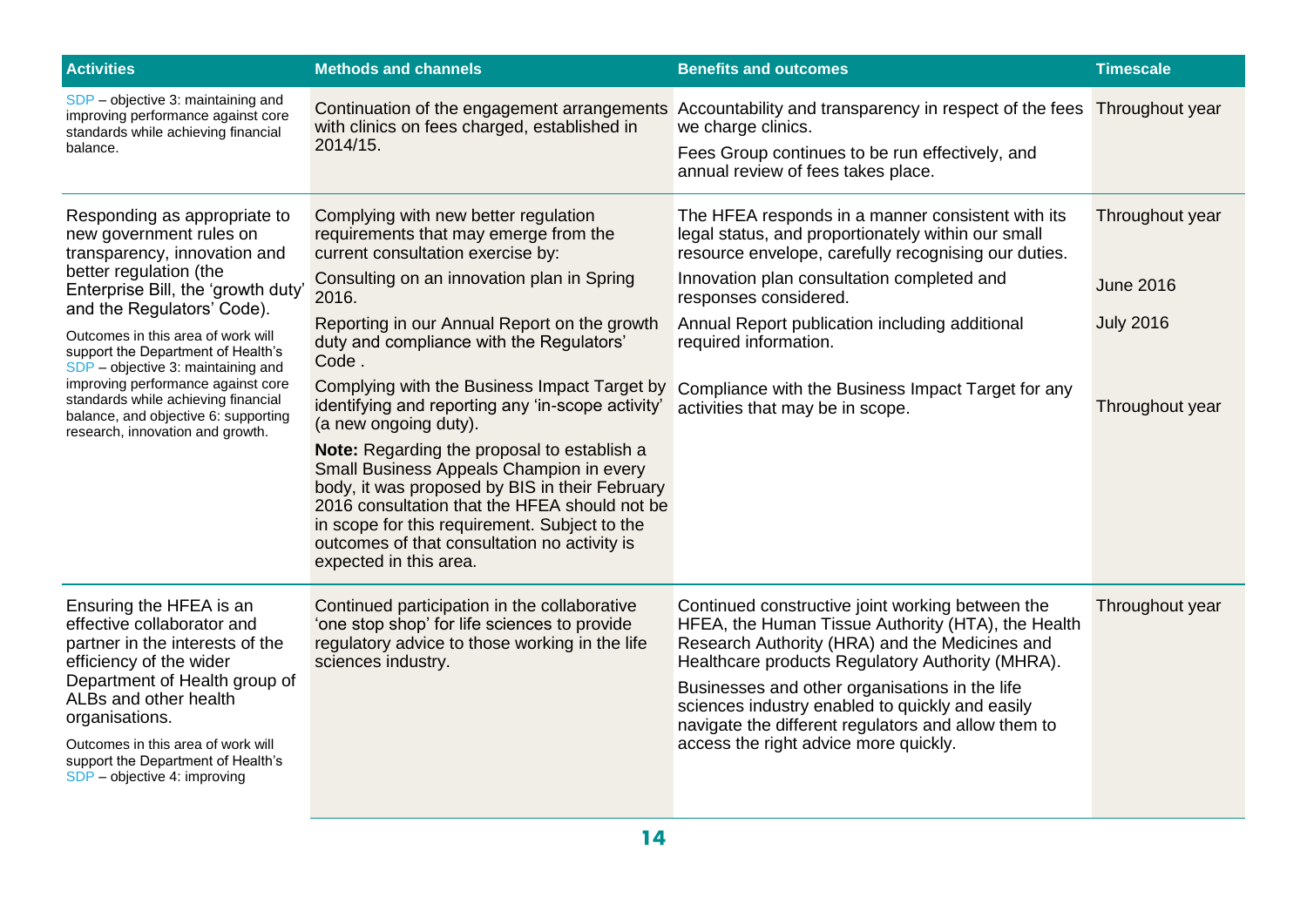| <b>Activities</b>                                                                                   | <b>Methods and channels</b>                                                                                                                                                                                                                                                                                                                                                                                                                             | <b>Benefits and outcomes</b>                                                                                                                                                                                                                                                                                                                                                                                                                                                                                                                                                                        | <b>Timescale</b> |
|-----------------------------------------------------------------------------------------------------|---------------------------------------------------------------------------------------------------------------------------------------------------------------------------------------------------------------------------------------------------------------------------------------------------------------------------------------------------------------------------------------------------------------------------------------------------------|-----------------------------------------------------------------------------------------------------------------------------------------------------------------------------------------------------------------------------------------------------------------------------------------------------------------------------------------------------------------------------------------------------------------------------------------------------------------------------------------------------------------------------------------------------------------------------------------------------|------------------|
| efficiency and productivity of the<br>health and care system.                                       |                                                                                                                                                                                                                                                                                                                                                                                                                                                         |                                                                                                                                                                                                                                                                                                                                                                                                                                                                                                                                                                                                     |                  |
|                                                                                                     | Sharing services and infrastructure with other<br>organisations as practicable:<br>Maximising benefit of finance resources<br>shared with HTA.<br>Continuing with service level agreements<br>(SLAs) with relevant other organisations for<br>certain HR services and using Civil Service<br>Learning as a key learning and development<br>provider.<br>Continuing to receive support services from<br>the landlord of our office premises, via an SLA. | We continue to operate in as efficient a way as<br>possible, extracting maximum value from shared<br>support arrangements and seeking other<br>opportunities.                                                                                                                                                                                                                                                                                                                                                                                                                                       | Throughout year  |
|                                                                                                     | Collaborative and partnership working with<br>other ALBs and health regulators UK wide,<br>such as the CQC, MHRA, UKAS, HRA, GMC,<br>NIB and the home nations, maintaining the<br>close positive working relationships that have<br>been developed over the past several years<br>(particularly in response to the McCracken<br>report, reviewing the HFEA and the HTA,<br>which was published in 2013).                                                | Ability to capitalise on previously established<br>relationships, eg, to address issues that require joint<br>working in an efficient and coordinated way, or to<br>establish the best approach if any new areas of<br>regulatory overlap should arise (as was done<br>previously with the CQC, removing overlap in relation<br>to the regulation of medicines management and<br>surgical procedures in clinics).<br>Continued savings and avoidance of unnecessary<br>administrative or regulatory burden, by avoiding<br>duplication of effort or uncoordinated approaches<br>between regulators. | Throughout year  |
| Maintaining our previously<br>established collaborative<br>information management<br>relationships. | Maintaining our good working relationships<br>with relevant other bodies, such as the<br>Government Digital Service (GDS) the Health<br>and Social Care information Centre (HSCIC)                                                                                                                                                                                                                                                                      | We contribute to the objectives of the wider health<br>system, with respect to information management.<br>Learning from best practice and sharing expertise, so<br>that we can make use of each other's strengths and                                                                                                                                                                                                                                                                                                                                                                               | Throughout year  |